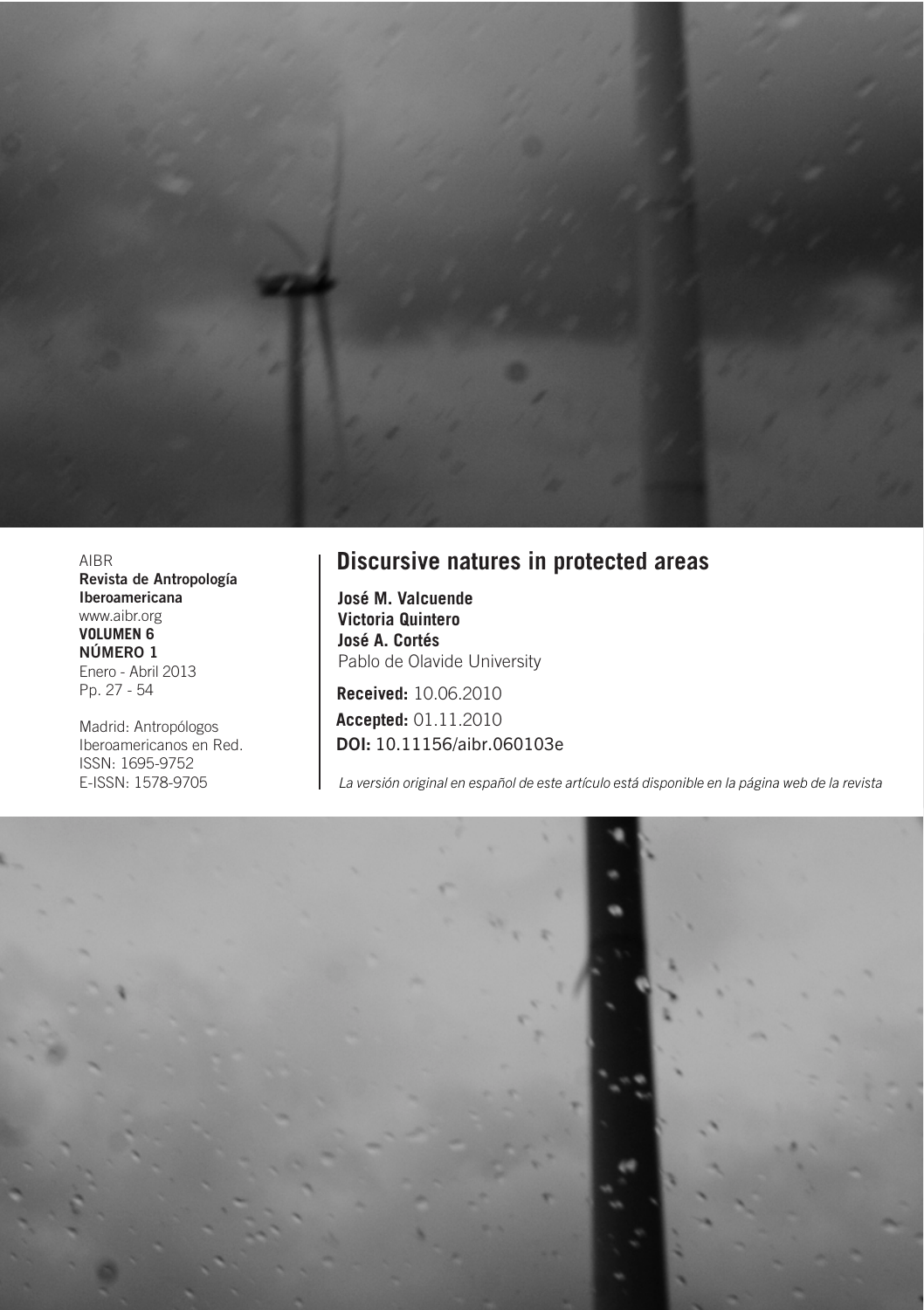#### SUMMARY:

Local populations living in conservation-targeted areas often contest the environmental policies affecting them. This triggers conflicts between different stakeholders, who tend to activate discourses in which the category of "nature" becomes instrumental in legitimizing their dissimilar position toward conservation policies. This paper examines not only these different discursive constructions of nature, but also the connections between them and ideas of community, identity and belonging. To do so, we focus on a particular case: the Cabo de Gata-Níjar Natural Park, in Andalusia, southern Spain.

#### KEY WORDS:

Conservation, nature, environmental protection, discourse, representation, legitimacy, discursive communities.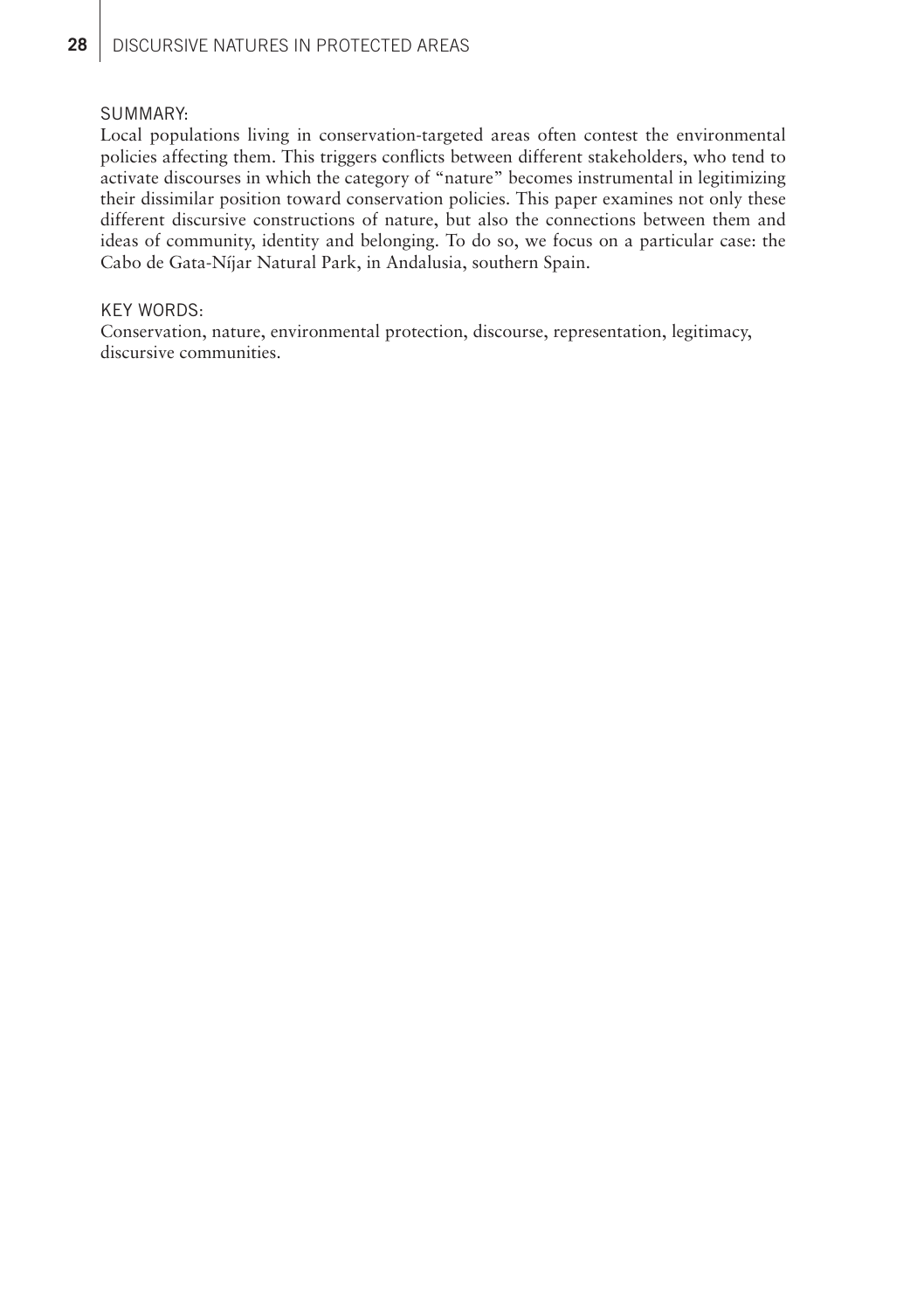# **Introduction**

The analysis of different ways of understanding and conceptualizing nature has historically been one of the main subject themes in Anthropology. In recent decades, following the rise of the so-called New Ecologies (Biersack, 1999), this field has been almost entirely monopolized by the query of the Western nature-culture dualism (Descola and Pálsson, 1996; Escobar, 1999; Ingold, 2000; Descola, 2005; Santamarina, 2008). Among other achievements, the questioning of this worldview has enabled us to approach the 'myth' of nature (Diegues, 1994) as a discursive category rather than a given reality. This has been instrumental in gaining not only a better understanding of other cultures (Descola and Pálsson, 1996) but also of ourselves (Glacken, 1976; Thomas, 1983; Narotzky and Millán, 1987; Pálsson, 1996; Ruiz et al., 2009). This is due to the fact that those within the Western cultural setting rely on the nature-culture duality to classify, order and hierarchically organize, living and nonliving things, as well as to justify their actions and relations with the environment. This is especially evident in the separation that we establish between "natural" spaces (those that should be protected) and "non-natural" spaces, where exploitative logics are allowed to operate (West et al., 2006). But how do some spaces come to be called "natural," and what does this mean for the people who live there?

To understand the spectacular expansion of conservation policies and 'Natural' Protected Areas in recent decades we have to take into account the socioeconomic changes that have affected rural areas in Europe over the same period of time. The agrarian crisis, the rise of a service economy, and the assimilation of "the rural" as a recreational destination for city dwellers, together have led to the establishment of Natural Protected Areas, where the contemplative consumption of nature converges with the idea of environmental preservation. This phenomenon involves the introduction of conservationist logics that criminalize certain economic practices, while they promote new forms of supposedly sustainable land use (especially "quality" tourism, such as natural, cultural and rural tourism). Several studies have shown how these changes sometimes negatively affect conservation-targeted areas' local populations. They have also proven that the idea of society as a realm apart from nature and as a force that threatens natural values, underpins and informs conservation policies, both in countries central to the world-system as well as belonging to the periphery (Escalera, 1993; Diegues, 1994; Brockington, 2002; Arruda, 1999; Guha, 2000; Anderson and Berglund, 2003; Compagnon, 2005; Coca, 2008; Valcuende and Cruz, 2009). As a result, these policies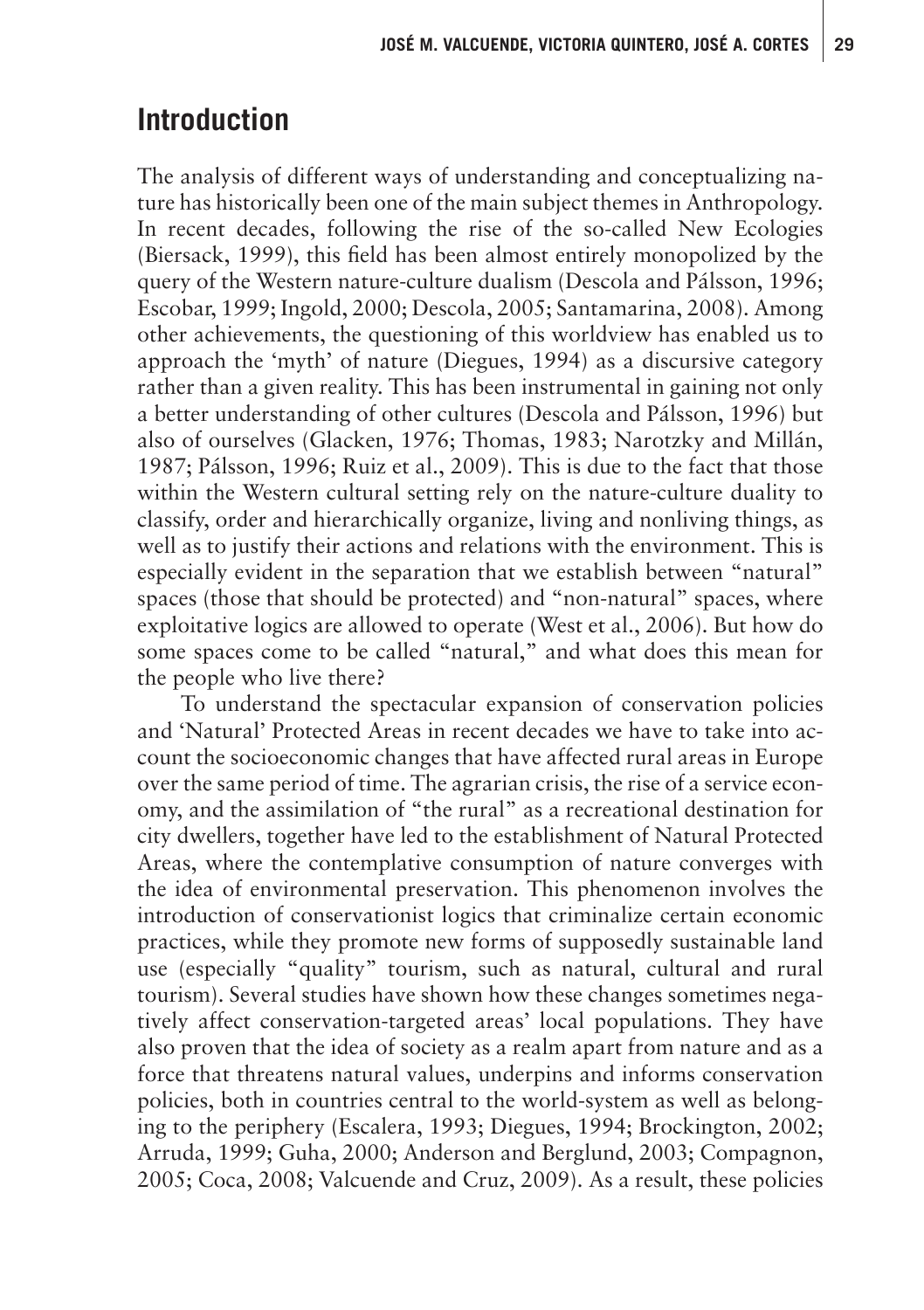tend to alienate local populations from their surroundings (Coca and Quintero, 2006). Although the resulting situation may differ according to the historical and geographical context, the outcomes often include:

- The displacement of people living in zones of exceptional environmental value.
- Limits on certain forms of land use considered harmful to the environment, and the intensification of other, new uses.
- Limits on the access that new populations have to these conservation areas.

Furthermore, the introduction of conservation policies in Natural Protected Areas has other consequences: the appearance of new social actors, the reworking of power relations linked to the redefinition of resources, and the subsequent development of new strategies in order to justify and/or contest new and customary forms of land use (Escobar, 2000; Mels, 2002; Sletto, 2002; Anderson and Berglund, 2003). These issues often trigger conflicts between global and local interests as well as between managers and stakeholders.

One of the key aspects that require a careful examination is the important role that different discourses about "nature" play in relation to these conflicts. While it is the idea of nature conveyed by the scientific discourse that warrants technocrats and politicians to intervene in the management of conservation areas (Milton, 2002), it is by appeal to quite different narratives of nature that local people contest such policies. In this sense, we should keep in mind that local actors are not passive agents (Escobar, 2000) but rather play an active role in opposing conservation policies, while appropriating and re-signifying environmental narratives with respect to their own interests (Sletto, 2002; Low and Lawrence-Zuñiga, 2003). It is also important to note that environmental discourses are rarely articulated without reference to ideas of community, value and belonging.

In order to analyze these phenomena we have selected one conservation area in Andalusia, southern Spain, which we take to be emblematic: the *Cabo de Gata-Níjar* Natural Park. Our goal is to explore the connections between conservation conflicts, different views of nature and different forms of collective representation. We depart from the idea that discourses about nature — which become essential to justifying certain land uses and practices in Protected Areas — involve particular views on the environment, natural resources, land-use rights and even the very idea of "community." In this sense, we concur with the idea that process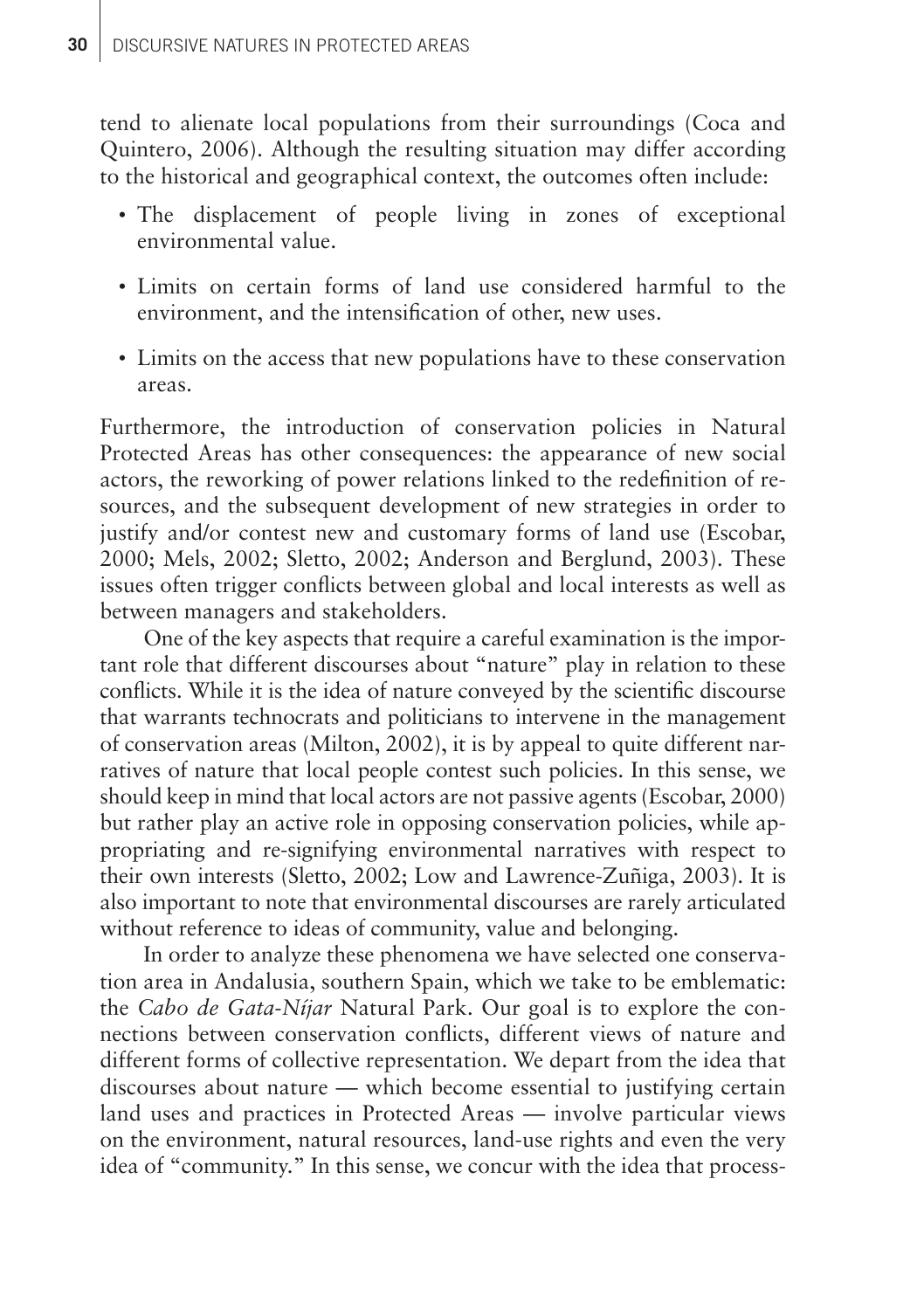es of collective identification articulate themselves not only in relation to the various groups that interact within a given social context, but also in relation to the environment that constitutes these groups' socioeconomic, symbolic and affective basis. As we shall see, behind these discourses and representations of nature a range of economic logics come into play, sometimes generating confrontation.

This paper<sup>1</sup> draws on the ethnographic research that was carried out by us in different periods between 2003 and 2009 at the Cabo de Gata-Níjar Natural Park. We relied primarily on participant-observation<sup>2</sup>, as well as on in-depth and semi-structured interviews (including more than 100 interviews of the various stakeholders and social actors involved)<sup>3</sup>. We structured our interviews along biographical lines<sup>4</sup>. This was done as an attempt to study how people understand and position themselves regarding the introduction of conservation policies by reference to their own life experiences. In this way, we also sought to examine how they discursively redefine their relationship to the natural world. We also carried out interviews with key actors, selected on the basis of their authority in the economic, political and social fabric of the area. This qualitative study did not attempt to measure (which is to say, quantify) the degree of acceptance or rejection of conservation policies within the Park. Instead, we ultimately wished to highlight the heterogeneity of environmental discourses involved here, and their interaction with the idea of community. Such discourses, following the economic logics that have shaped these social spaces, have taken on a definitively polarized quality.

<sup>1.</sup> This text has benefited from Susana Narotzky's input (Universidad de Barcelona) as well as that of Gavin Smith (University of Toronto), Miguel Alexiades (University of Kent) and Esteban Ruiz (Universidad Pablo de Olavide). We are grateful for their contributions and commentary. We also thank, especially, all those people tied to the Park who have, in sharing their stories, helped us carry out this research.

<sup>2.</sup> During the research period, we carried out observations in different population centers, focusing on everyday social contexts as well as unusual ritual events and work situations. Two of the researchers visited the area sporadically, while one of us lived there for about a year over separate periods in three different towns: Pozo de los Frailes, Rodalquilar and Fernán Pérez.

<sup>3.</sup> The first phase of our fieldwork was carried out with funding from the Ministry of Education and Science, through the Proyecto I+D+i, "Reimagining the environment in relation to cultural tourism in Andalusia: Local actors, economic agents, administration and tourists" (Ref. 4/SOCI-06161); in the second phase we received support from the Council of Andalusia's Advisory Board on Innovation, Science and Business, through its Proyecto de Excelencia "Tourism, environmental renovation and sustainability in protected natural areas of Andalusia: Socio-ecological resilience, social participation and collective identities" (Ref. P06-RNM-02139).

<sup>4.</sup> For more details on life-history methodology see Pujadas (2002); Río and Valcuende (2007).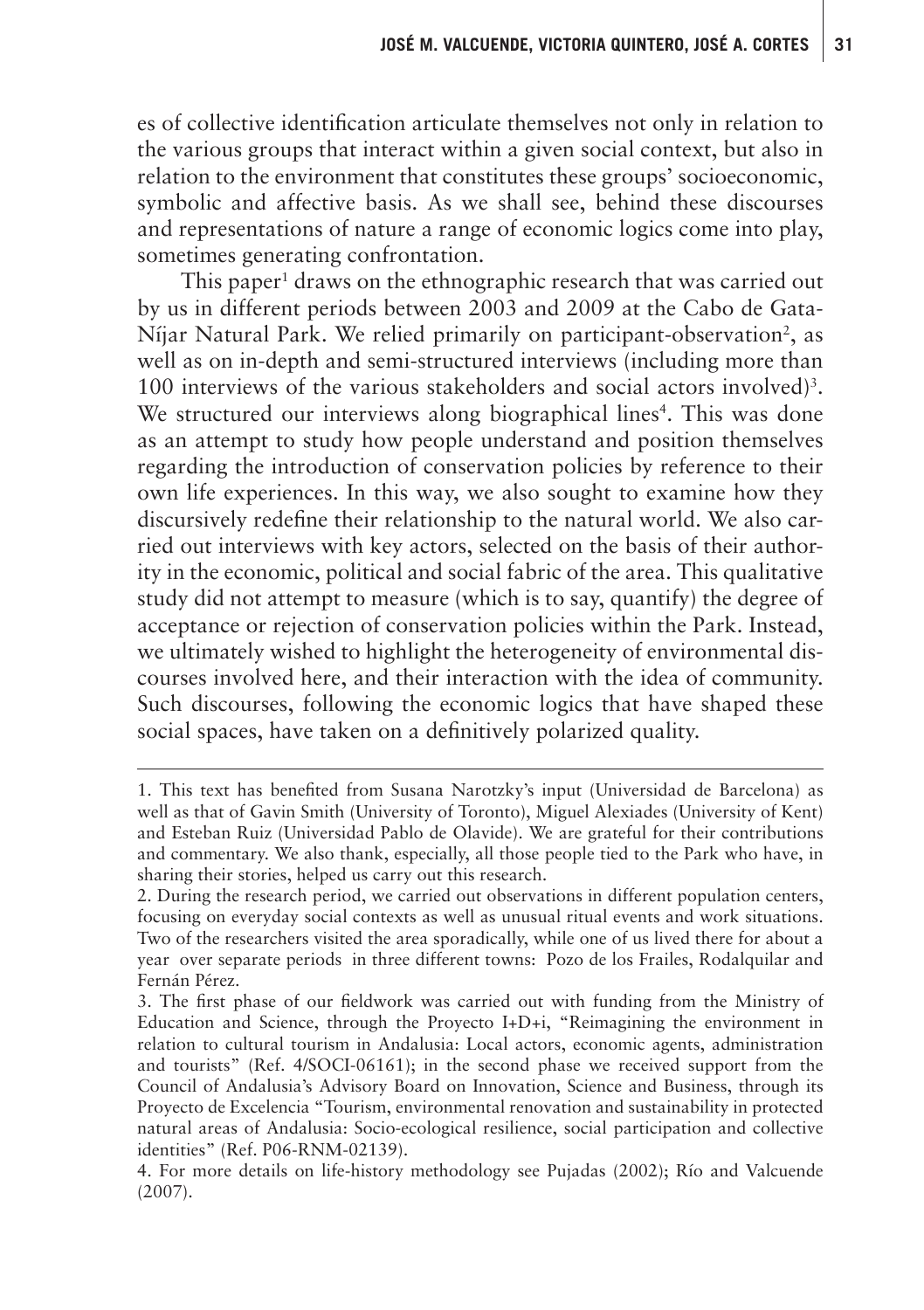## **A Protected Area in eastern Almería**

The *Cabo de Gata-Níjar* Natural Park is a coastal Protected Area located in the southeast of the Iberian Peninsula, within the Region of Andalusia. The Park's boundaries intersect three municipalities — Almería, Níjar and Carboneras, all included within the Almería Province —. There are more than 5,000 people currently living in the area, scattered across small towns and farmsteads<sup>5</sup>.

For centuries, this peripheral borderland was used for grazing, logging and salt extraction. In the 19th century, the area experienced significant changes due to the rise and fall of mining activity in the Almería Province, the shifting demand for natural resources such as needle grass<sup>6</sup>, the enclosure of common lands, and changing patterns of population growth (Provansal and Molina, 1991; García and García, 1996/2007; Sánchez 1981/1996/1999; Góngora, 2004). This led to a mode of production based on subsistence farming and shepherding, combining dry farming with the breeding of livestock — mainly sheep, goats and pigs (Provansal and Molina, 1991) — a mode of production that would last until the 1960s.

Aware that this agropastoral system of production failed to meet basic needs, smallholders had to find supplementary means of existence with wage labor in the forestry and mining industry (Provansal and Molina, 1991). At the same time, on the coast, fishing centers underwent a development process marked by substantial ups and downs, depending on whether the conditions for shoreline fishing were more or less favorable. The factors creating this situation included the exhaustion of domestic fisheries, difficulties accessing Moroccan waters and the industrialization of the fishing activity (Compán, 1977; Siches, 1991/1998). The climatic, geographic and social particularities of the area hold the key to understanding the problems that local people have had in reproducing their lifestyles in recent decades. Chief among these particularities are the decidedly dry climate and the scarcity of connections with more developed power centers. Another determining factor is the unequal access to resources locals have historically faced in an extremely hierarchical local society, characterized by a dominant minority of large landowners on the one hand and a subaltern minority of smallholders and day laborers on the other. The result has been a slow but persistent migration toward other regions over the better part of the 20th century (Provansal and Molina, 1991).

<sup>5.</sup> Source: Plan de Ordenación de los Recursos Naturales (2008).

<sup>6. (</sup>Trans.) Also, esparto, or *Macrochloa tenacissima*. A grass common in southern Spain and North Africa, used for crafts and as fiber in high-quality paper making.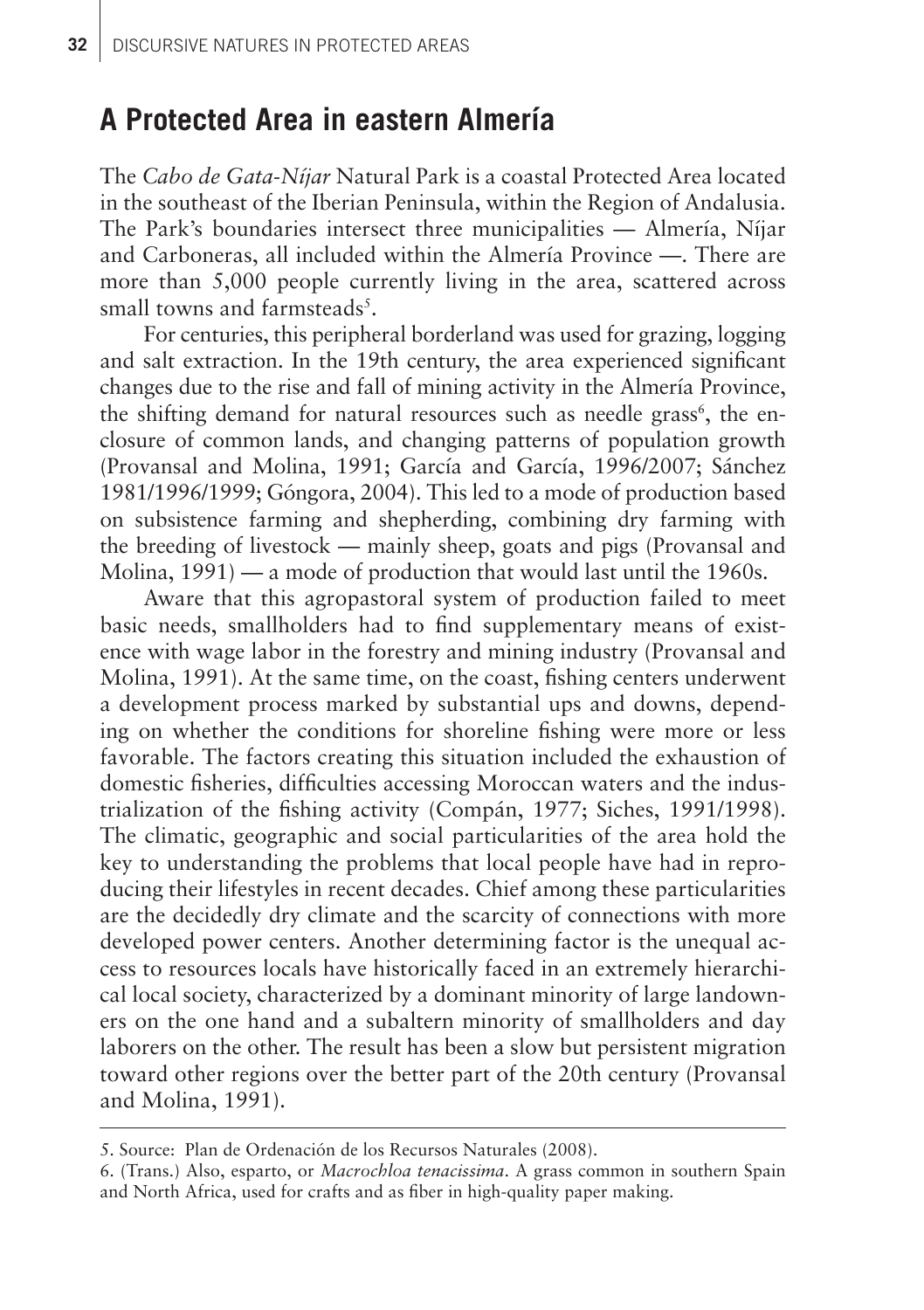In the early 1960s, the disappearance of complementary activities — especially the closing of the Rodalquilar mine and the decline of needle grass exports — caused the agropastoral complex to undergo a definitive crisis. Most farming lands and farmsteads were abandoned as emigration became almost the only alternative for many local inhabitants (Compán, 1985; Provansal and Molina, 1990/1991; García and García, 2007). However, at almost exactly the same moment as this agropastoral crisis was taking place, other areas of Almería Province were experiencing what has come to be known as the "Almerian economic miracle" (Sánchez and Fernández, 2003).

The development of intensive, irrigated agriculture in plastic polytunnels would come to mark the final 30 years of the 20th century, becoming one of the main icons of this economic "miracle" (Hernández, 1987; Provansal and Molina, 1987/1990). Mass tourism also grew during that time, especially along the Province's western coastal region (Aznar, 2000; Rodríguez, 1995). Through these new activities the region once characterized by low productivity became one of Europe's most productive areas, with one of the highest income rates (Compán, 1985; Fernández and Egea, 1991; Sánchez and Fernández, 2003).

Small farmers gradually transformed themselves into polytunnel entrepreneurs, pushed along by the economic development policies of the Franco dictatorship, as well as with supplementary incomes provided by temporary emigration (Provansal and Molina, 1987). They were so successful that they soon required the hiring of waged laborers beyond the family unit (Provansal and Molina, 1990). By overcoming poverty, these people acquired a new social status, though not without difficult readjustments (Rodríguez, 2003). Agricultural companies have been growing in size ever since, and have attracted an increasing influx of outside investors seeking short-term profits. The area's migratory patterns have become inverted, leading to a striking increase in population. Most fertile farm lands have been transformed into polytunnels<sup>7</sup>, bringing with

<sup>7.</sup> According to Hernández (1987), by 1968 already 6,800 hectares were being cultivated by using irrigation practices, primarily by farming on a sandy substrate. Between 1968 and 1984, the total surface area of sanded farms declined more than 50 percent, to 3,145 hectares, while polytunnels jumped from 30 hectares to nearly 11,500. This shift began in the rural setting of Campo de Dalías, and expanded into other areas, such as the Comarca del Bajo Andarax, the Campo de Níjar and the Bajo Almanzora, as well as in other coastal areas of the Granada and Murcia Provinces. By 1984, there were 33 hectares of sanded farms and 74 hectares of polytunnels in Bajo Almanzora, while in Campo de Níjar and Bajo Andarax there was a combined total of 2,153 hectares of sanded farms and 1,016 hectares of polytunnels. By 2008, in Níjar alone, 2,368 hectares had been dedicated to tomato cultivation in polytunnels. (Source: Statistics Institute of Andalusia, 2008).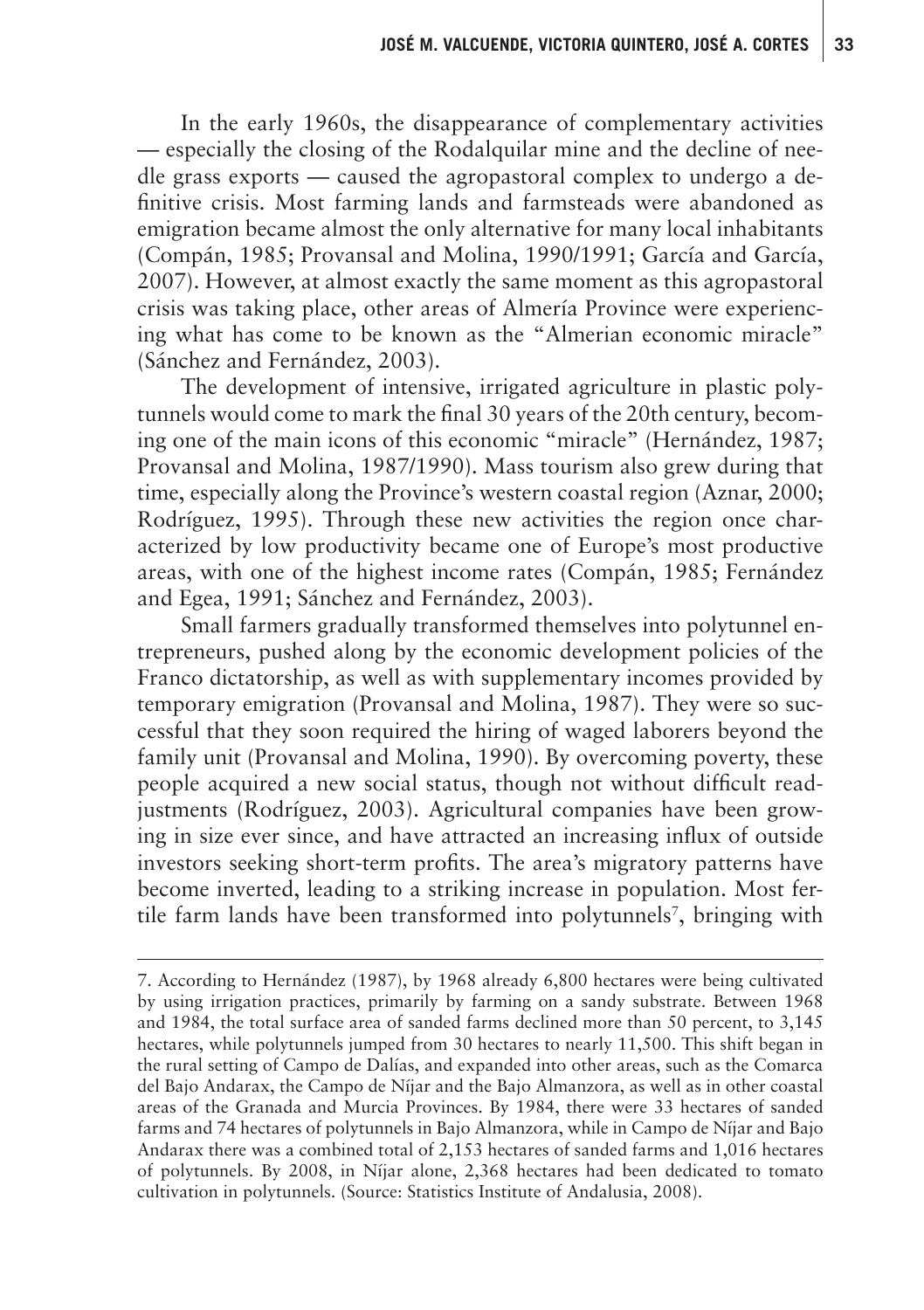them a whole series of new socio-environmental problems: the intensive use of pesticides and fertilizers, groundwater pollution, overexploitation of water and sand resources, startling population growth, rapid accumulation of wealth and high levels of illegal immigration from African countries, all of which has led to a worrisome exploitation of workers and housing shortages among the most marginal sectors of society (Carmona, Carrasco and Fernández-Revuelta, 1993; Martín, Castaño and Rodríguez, 1999).

It was in this context that the *Cabo de Gata-Níjar* Natural Park was established, with the aim of protecting this area from the pernicious ecological effects of intensified development in the agriculture and tourism sectors. The Council of Andalusia, which administers the region, opted to limit certain land uses and practices considered environmentally harmful, while trying to promote new, environmentally friendly activities. The Council established limits and prohibitions on intensive agriculture as well as on urban growth, associated as it was with the increase in mass tourism. Non-intensive farming and herding as well as inshore fishing even though planners do not always consider such practices harmful (and often view them, in some ways, as beneficial) — also became subject to stiff regulatory measures and control within the Park. These limits and restrictions have promoted, in turn, the development of ecotuourism and nature tourism.

In order to understand the origin of these changes in land uses within Cabo de Gata we need to take into account another extremely important phenomenon. Beginning in the 1970s, as the farming, herding, mining and fishing populations declined, more and more outsiders began settling in the area, coming from cities elsewhere in Spain and other European countries — including Germany, Austria, France and Switzerland. Strongly influenced by alternative ideals of ecological balance, refuge, tranquility and cultural preservation (Castro and Guirado, 1995), these new residents arrived in search of an "alternative" lifestyle detached from the urban world. Upon arriving, they created pressure groups, lobbying with experts and scientists who, from an academic and intellectual perspective, were striving to valorize and protect this space. Precisely these social sectors were the ones who benefited the most from the application of protectionist policies.

The aforementioned changes, and particularly the conservation policy introduced in the Park have had a significant social impact in the area. Local youth have for the most part left the Park, lured away to neighboring areas by the prospect of intensive agriculture and urban development. What remains of the local population within the conservation zone, aside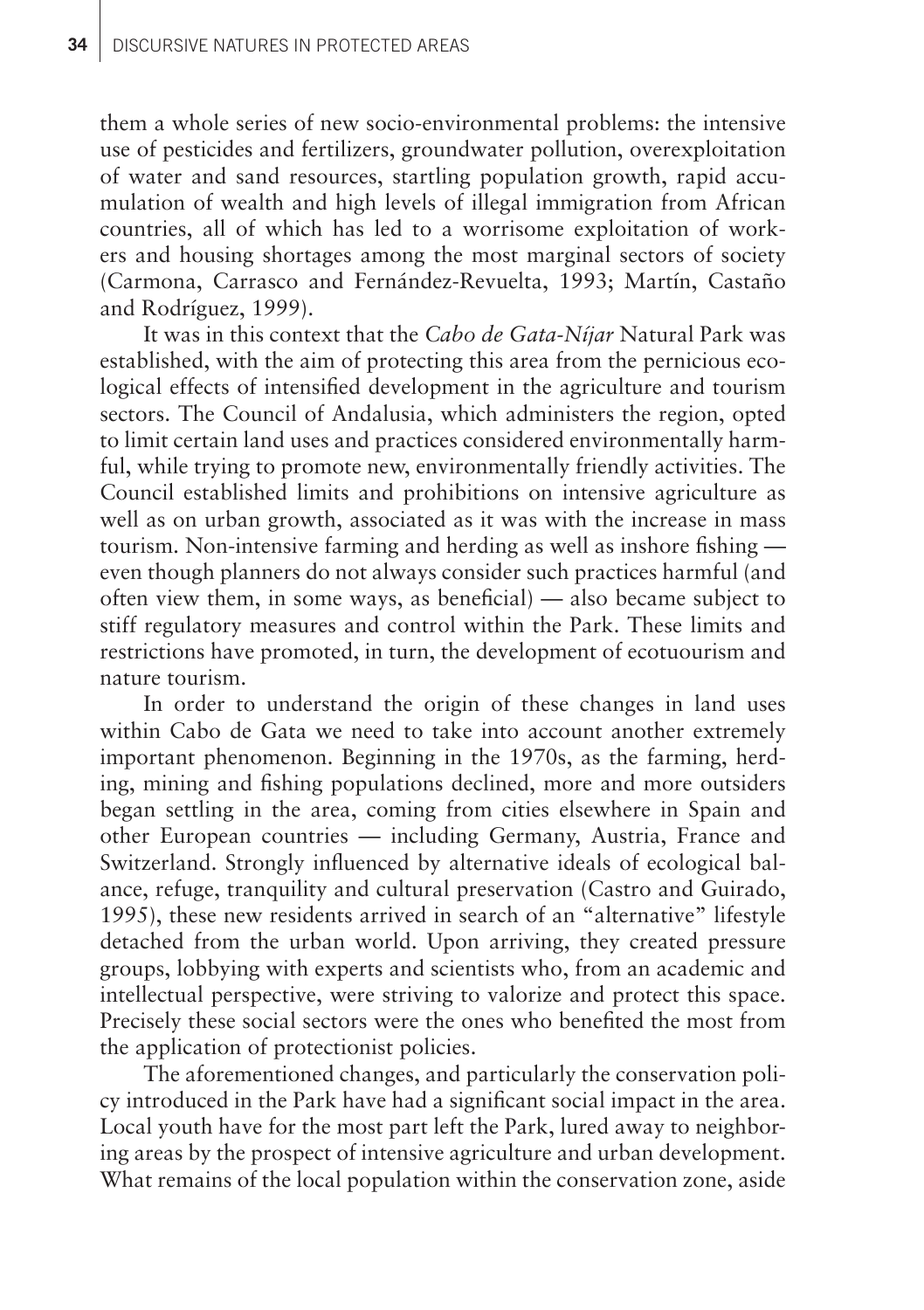from a high proportion of retirees, are mainly a small subset of farmers, livestock breeders and fishermen who carry out non-intensive activities. Along with these, it is worth noting that many locals have left those activities for the service sector and construction industry in towns such as San José, Agua Amarga, Las Negras and San Miguel de Cabo de Gata<sup>s</sup>.

Likewise, these social transformations have also affected power relations and political hierarchies. Today, the regional and central government exert direct authority through the mentioned conservation policies. Experts and scientists have acquired an important role in territorial planning and in determining land-use practices. What is more, the exurban foreign population has fully coalesced into a highly influential group, mainly dedicated to ecotourism and nature tourism as well as other activities such as arts; with access to local, national and international networks (NGOs, professional associations…)

The changes and transformations that have taken place in the *Cabo de Gata-Níjar* Natural Park cannot be de-contextualized from those adhering to conservation policies across Europe. These policies have sought to rebalance land use among centers of high productivity and peripheral areas reserved for leisure, while revalorizing those areas previously subject to intense marginalization or population plight. Such areas, in turn, offset the externalities of intensified production in other regions (Baker, Milton and Yearly, 1994; Provansal, 2003). However, in contrast with most conservation-targeted areas, the twin logics of protection and exploitation simultaneously appear, in this case, in a single and relatively small area. On one hand, we are witnessing the recognition of "natural values" in regard to this space and a concurrent commitment to sustainable development; on the other hand, we also see sharp growth in intensive agriculture and mass tourism in the surrounding area. As such, the Park has become a kind of "island" surrounded by tourist resorts and thousands of hectares of polytunnels, comprising what is currently known as the "plastic sea"9 .

9. This term refers to the vast extension of cultivation in polytunnels.

<sup>8.</sup> Data on the socioeconomic composition of this population is not broken down by population center in statistical sources. For this reason, we have based our description on analyses available in the Plan de Ordenación de los Recursos Naturales (2008), the Plan de Desarrollo Sostenible del Parque Natural Cabo de Gata-Níjar (2004), and the contrasts observed in our fieldwork. We correlated our direct observations with others available from Social Services, municipal agencies and the Provincial Tourism Board of Trustees, among other sources. In any case, in order to understand the social and economic dynamics of those populations occupying the park one must also understand patterns of employment, kinship and residence, as well as political affiliation, in relation to other towns of Níjar and Carboneras; elements we consider crucial.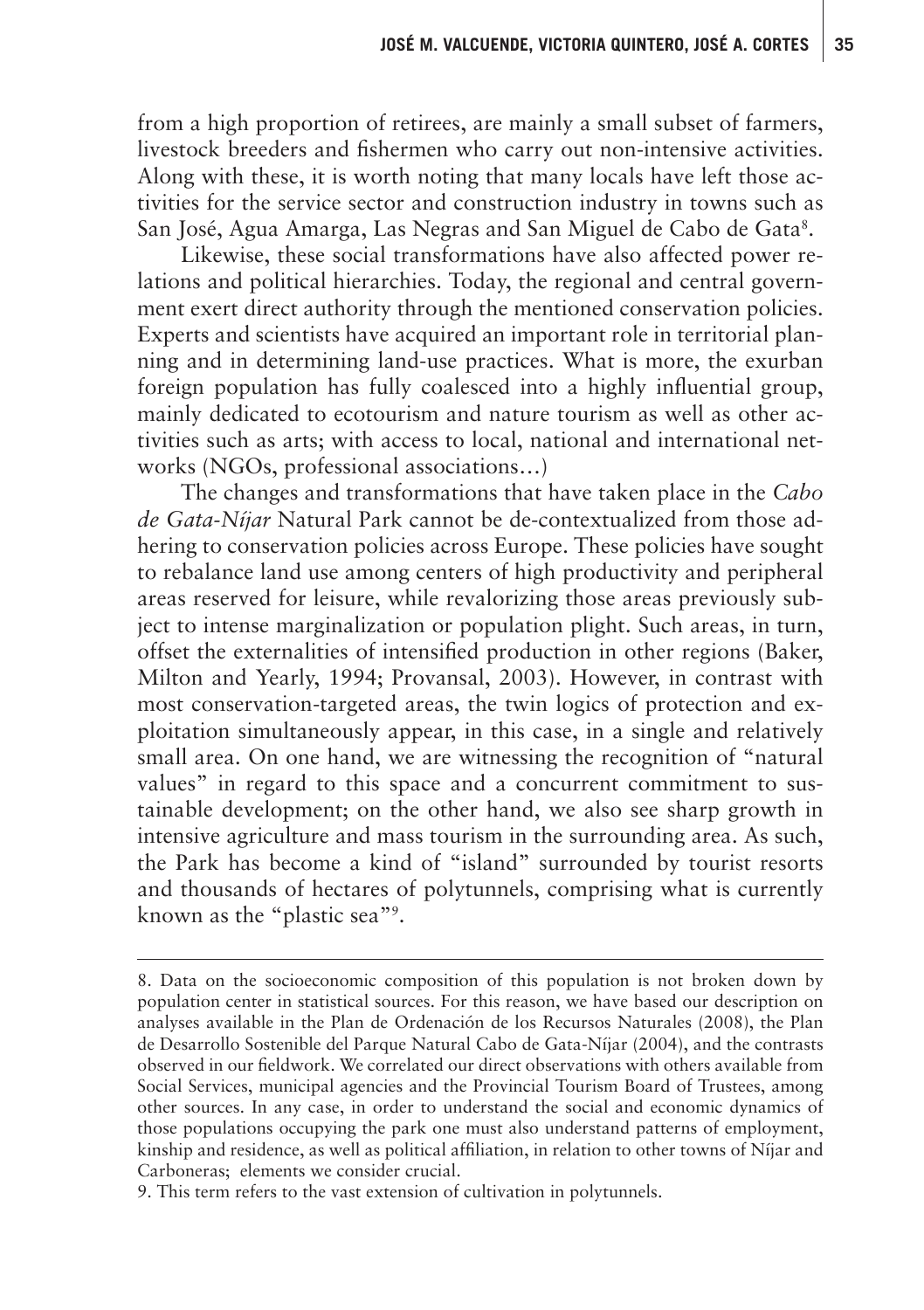Today we can observe marked contrasts between the Natural Park and its surroundings. A region of *laissez-faire* economy and farming and tourism growth coexists alongside enclosed areas characterized by special land-use regulations and conservation policies. In this situation it is no surprise to encounter contradictory narratives regarding the Natural Park's establishment; the "naturalness" of which is reaffirmed by some and called into question by others.

In the following pages we analyze how different groups both identify themselves and represent their counterparts while disputing land use rights and the management of natural resources within the Park; but more than anything what interests us is how these groups connect their representations with differing environmental views. For some people (scientists, conservation NGOs, new residents, ecotourists) this is an area where one might still find extraordinary landscapes, which remain untamed, unspoiled and almost completely unchanged. For other people (fishermen, herders, polytunnel farmers) this is an area ecologically threatened by the very human inaction imposed by the conservation policy. These different narratives and diverse ways of legitimizing land-use practices reflect within this space the relationship between the concept of nature and the "us-others" dichotomy.

#### **Narratives on nature: Constructing legitimacies**

At the discursive level, *Cabo de Gata-Níjar* has become an emblem of conservation efforts both in Spain and Andalusia. From the perspective of both central and regional governments, its environmental singularity stands out, especially because of the exceptional desert ecosystems, volcanic geology, unusual vegetation and well-preserved marine ecosystems. These environmental narratives merge with those promoted by the new exurban residents, who emphasize the aesthetic value of the place: the distinctiveness of the light, colors and textures, the spectacular and unspoiled landscape... In a short period of time, these different narratives have been key in constructing the idea of a new "natural paradise" that ought to be protected<sup>10</sup>, as well as in promoting new land uses, mostly under the banner of 'sustainable tourism'. However, these narratives have been strongly contested by an important local population subset. which raises a whole series of questions about conservation goals and

<sup>10.</sup> Protecting a place means not only preserving plant and animal species, but also implies . the creation of a "cultural image," — a "composition" that can be constructed as part of the national and local semiology (Cruces, 1998), turning these spaces into ideal sites for consumption.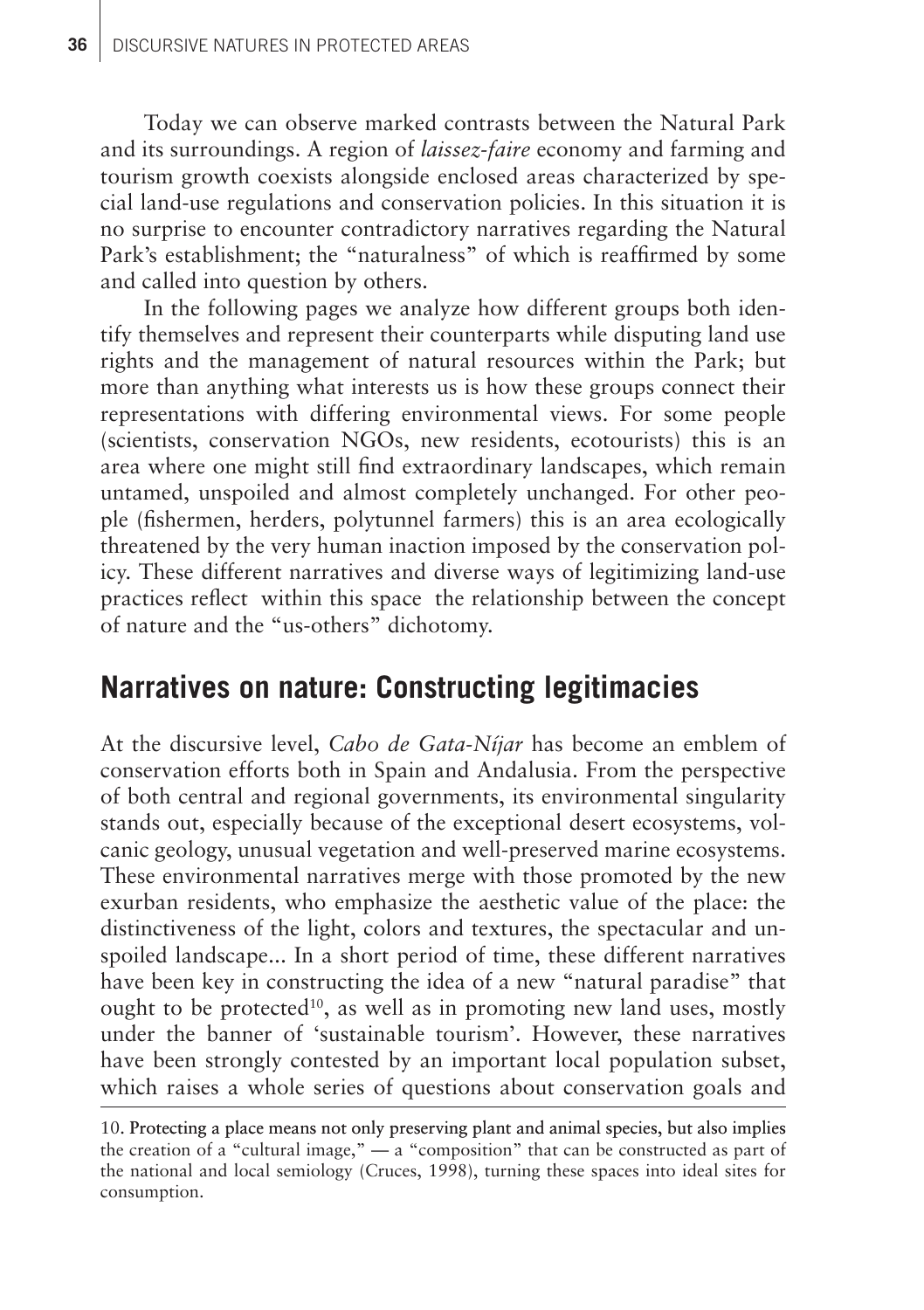procedures: What should the remit of the Park policy be? Which should be its boundaries? What should be protected and how should it be protected? And who must benefit from this process?

## **Representing "paradise"**

The aforementioned process that led to the construction of a 'natural paradise' in *Cabo de Gata-Nijar* occurred in parallel with the migratory exodus that affected this area over the greater part of the 20th century. By the '60s and '70s, the estates and houses of *Cabo de Gata-Níjar* had lost most economic value — a fact that attracted new people, relatively well off and who were in search of a new and 'authentic' life in a remote and undeveloped area. Yet what these people took as signs of authenticity re-imagined in a romantic light—were in fact the remnants of the hardships of past life conditions. For these newcomers the land represented a lost Arcadia, an idyllic, unspoiled paradise, as it were, at a good price:

I was looking for a special bit of land in the south of Austria. [...] As I'm a woman of '68, I wanted to live an alternative life. I found a country farmer there [...], but he was asking for an amount three times larger than what I could afford. So I was so sad… I couldn't believe it. Then a friend told me: come with us, my sister has a boyfriend who has a little house in Las Negras. [...] We got a car and we arrived in Las Negras at three o'clock in the morning. There was a full moon and you could see the mountains and the sea and I liked it instantly. The next day we set out for a stroll and I think it was the first time we went down the path along the coast from Las Negras to El Playazo. It was a peaceful place, untouched, and I fell in love on the spot [68-year-old Austrian woman, now a Park resident].

These travelers and tourists eventually became new residents. They reinterpreted the landscape by way of their artistic references and alternative ideals. The establishment of the Park, ultimately, served to valorize and officialize this re-signification of the environment. Today the Natural Park, despite its being the result of human intervention, to these people represents, not only a "truly" natural place, but also a place where they can enjoy privileges that are hard to come by in other contexts. For them the idea of nature conservation enables the preservation of a paradise, *their paradise*, at the same time as it attracts new clients to the various rural inns and hotels that have opened up. As it turns out, many of these travelers escaping the urban jungle transformed themselves into ecotour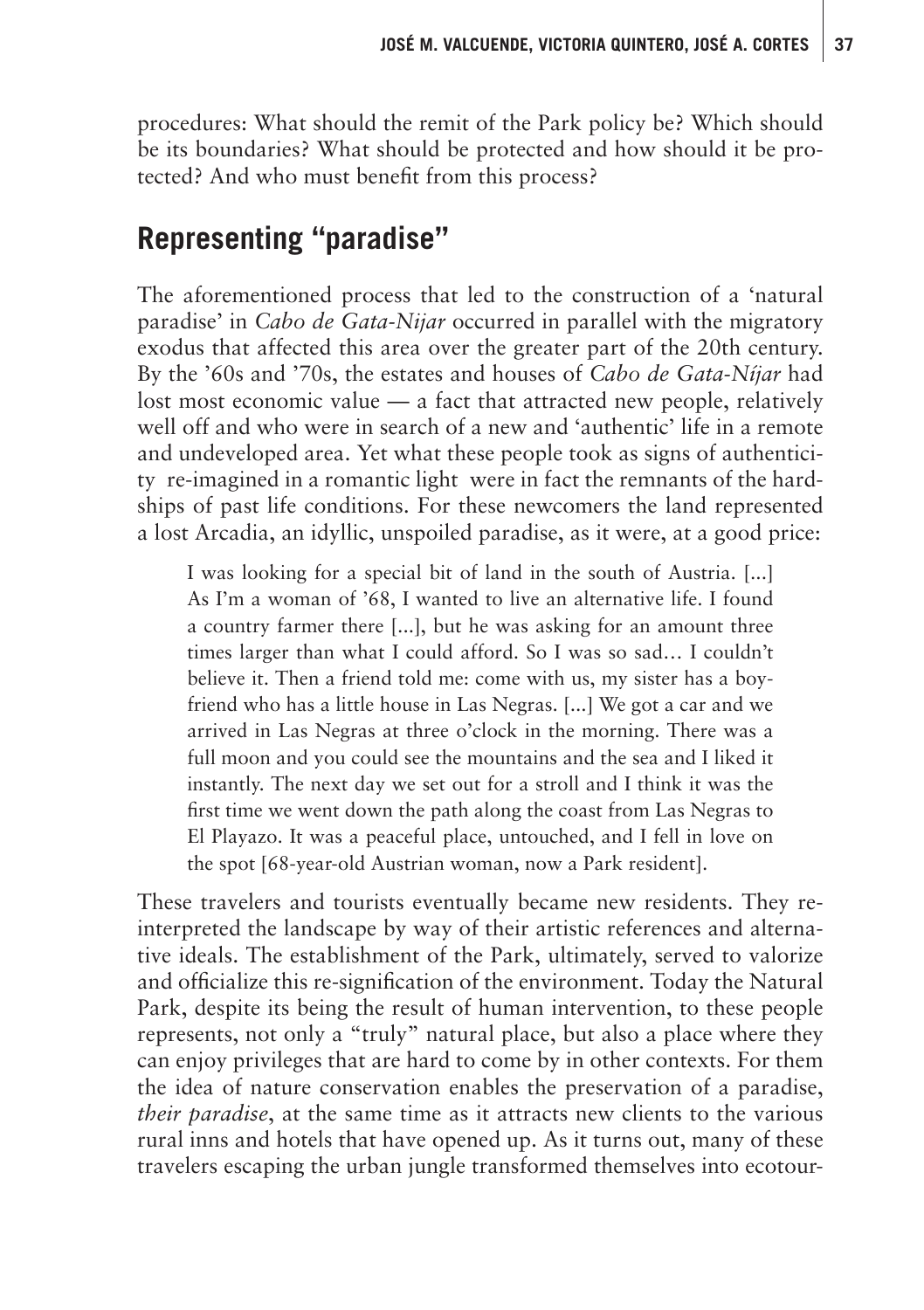ism and nature tourism entrepreneurs.

The protectionist logic held by Park managers and policy-makers resonates with the logic of these new social sectors. From an administrative perspective, what is discursively fundamental is protecting a vision of "nature" coterminous with profitability under new (political and economic) criteria. In the logic of the new Park residents, especially the tourism entrepreneurs, profitable activities must be permitted, so long as they do not destabilize the balance between human beings and the environment:

Within the limits of a Natural Park's proper development, we find, in fact, that there are opportunities to develop tourism activities that preserve the ethnographic patrimony and are based on the principles of conservation, respect and integration of nature ... these are the principles that inspired the creation of the Park and what we found was an opportunity we could work with [55-year-old man from Galicia, now a business owner in the Park].

For those who support these similar logics the legitimacy of the means by which this space comes to be protected is given, precisely, by its intrinsic natural value, recognized as such in the technical-scientific discourse that underpins the Park policy and which is sanctioned in the larger political discourse. In this way, *Cabo de Gata-Níjar* transcends its value as a local space, becoming a public asset at national, continental and global levels; a fact aided by the various international awards and recognitions the area has received to date<sup>11</sup>. In this discourse, the Park's natural values belong to "everyone"; local interests thus acquire a secondary position when it comes to decision-making.

11. In 1989, authorities established a bird sanctuary known as ZEPA (Zona de Especial . Protección para las Aves). Salinas, in Cabo de Gata, was designated as a RAMSAR site in the same year and thus recognized internationally as important wetlands. In 1995 the area was also recognized as a marine reserve by the Spanish Central Government. And in 1997, the Park was designated as a Biosphere Reserve. In 2001, it was recognized for its importance in relation to the Mediterranean, under title of ZEPIM (Zona Especialmente Protegida de Importancia Mediterránea); and in 2006, by UNESCO's Geopark program to protect and promote European geological heritage, which also identifies areas of interest for archaeological, ecological, historical and cultural reasons. In 2006, the area was declared a Site of Communitarian Interest (LIC, by its Spanish acronym), making it part of the Natura Network 2000. The Park is also home to 95 designated cultural heritage sites, many of these protected officially as Cultural Assets and registered in Spain's General Catalog of Historical Heritage. Since 2006, the Park has acquired the ISO 140001 status, an environmental certification covering the entire management area (López and Pons, 2007:53).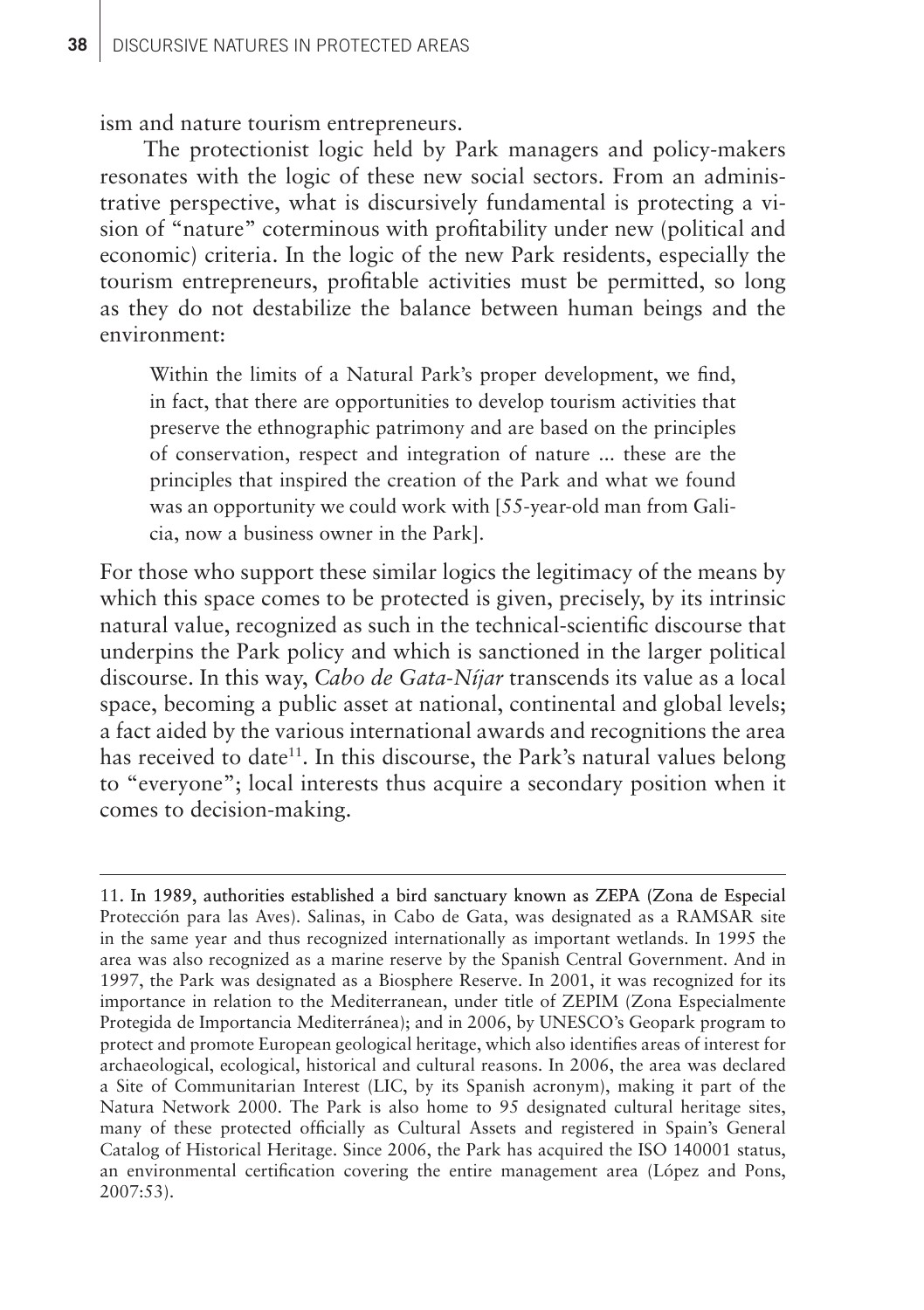On this basis a certain idea of local tradition is also valorized. The memories of the hard life that the local population went through until recent decades are transformed into an idealized past in which people knew how to live in balance with nature. In this way, just as the desert environment has been idealized as an unspoiled paradise, so too has emerged an idealized vision of local people that is, to a large extent, fictitious:

Traditional hydraulic systems developed in Campos de Níjar provide a sublime example of how the residents of a hostile and arid environment, driven by necessity, not only managed to survive with scarce and weak sources of spring water, but were able to settle in places that seemed on the face of it inhabitable, doing so by boosting and perfecting methods for groundwater extraction, thus making use of what in other areas would be considered adverse weather conditions (strong storms and downpours) (Muñoz, 2001).

However, contrary to the romantic vision of those residents that no longer exist, today's farmers and fishermen are represented as the paradise's enemies: they are indeed portrayed as having a materialistic and production-oriented mentality, lacking education, lacking long-term vision, having little knowledge of the environment... It is no coincidence that new residents and Park officers in particular are the ones who idealize the area's history. The idea of farmers or fishermen (so long as they are located in the past) reinforces precisely the uniqueness of this space; but it is quite another thing when farmers or fishermen (located in the present) aspire to farm under plastic polytunnels or to build new highways.

The anti-park groups are, logically, the supporters of urbanism<sup>12</sup> and polytunnel agriculture. [...] They don't get the real situation. Whenever they see on TV the image of a pimp in a sweet ride and a blonde in a bikini, they say: this is what the Park supporters have taken from us. So just imagine the mentality [45-year-old woman from Madrid, now a Park business owner].

A key element to understand the aforementioned issues is that an important segment of these new inhabitants have chosen to live in this space for its special qualities. Thus, they expect the idealized images of *Cabo de Gata-Nijar* to stay unchanged so that the paradise remains as it was when 'purchased', and just as it should in order to be 'sold'. The positions and needs of part of the local population collide head-on with this static vision of nature, especially valued by some owners of tourism busi-

<sup>12.</sup> This refers to the construction industry.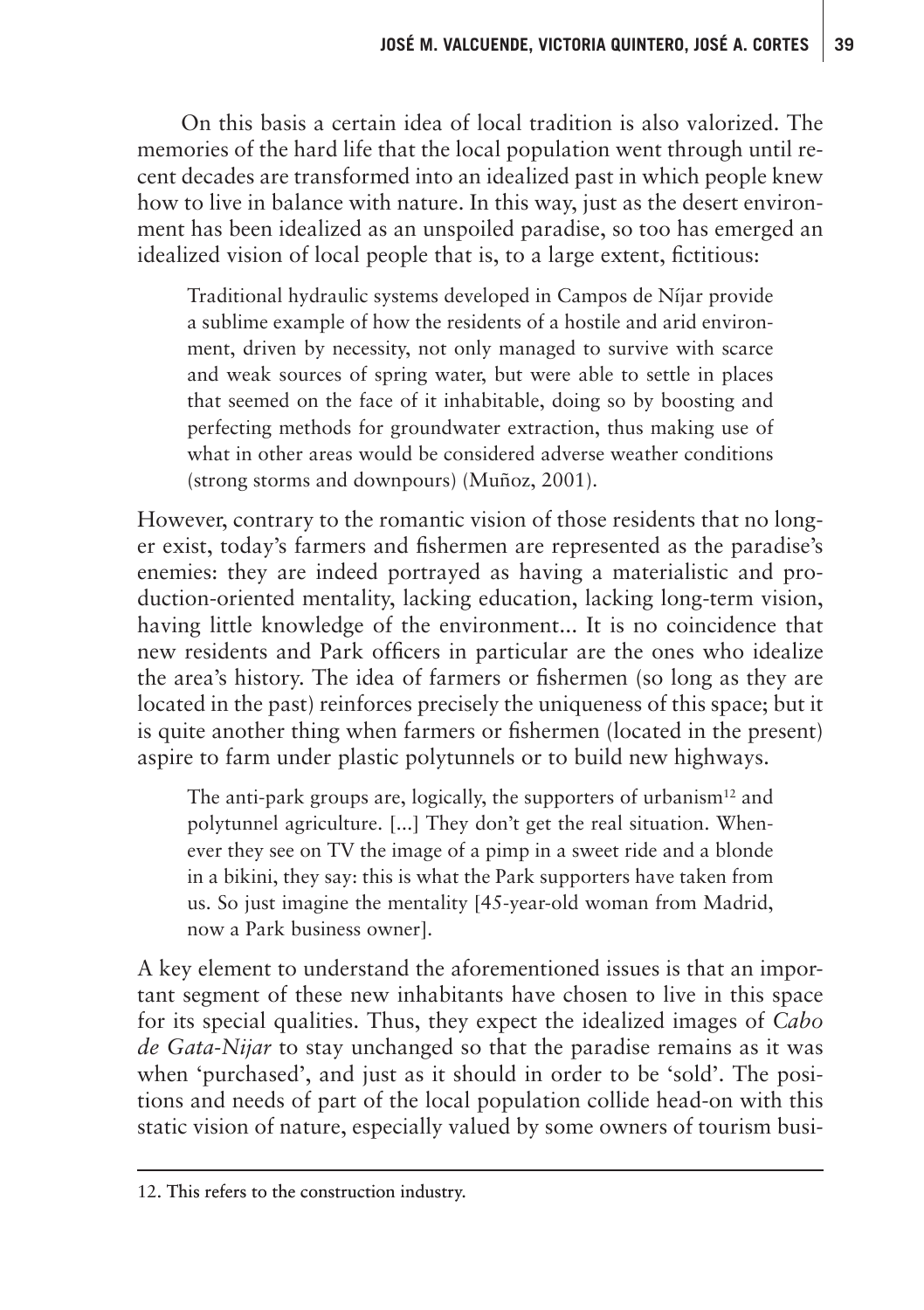nesses and by Park managers, who consider the preservation of nature as their main priority:

Some of us want to organize a meeting with other business people to improve things, but it's hard because in the local mentality modern life is seen only in the form of a straight highway from here to Rodalquilar — the kind of thing that doesn't work well with a natural park [65-year-old woman from Germany, now a Park business owner].

## **Representing "hell"**

If newcomers consider the area their "chosen place," for many farmers, livestock breeders and fishermen, it is the place where they belong, an unquestioned fact not related to choice; as they see it, "it's just the way things are, period." For these local groups, people in this area have traditionally survived by figuring out how to control and store water, appropriately channeling it, in an unending struggle against the frequent droughts. Only in this way have they managed to establish small garden plots, resting places for livestock to quench their thirst, small reservoirs for drinking and washing. The work of constructing and maintaining watermills, reservoirs and cultivation terraces are remembrances of that hard life.

From this point of view, the region's aridness — what "foreigners" consider to be its true nature — is not nature at all. For them this land must be transformed, whether through technological advances to collect and store water (with canals, drip systems, desalination, etc.), or through the development of a conventional tourism industry. These are positive transformations, in this discourse, now inhibited due to limitations imposed by the conservation policies. What this discourse emphasizes is that the truly natural — life itself — is associated with human activity. What is stressed here is the role farmers, for example, play in conserving this space:

[When I] worked here and tilled the earth there was life and there were animals. There were birds here that we raised... all of that has disappeared. The council [the regional administration] wants nothing to be touched, but what I think happens in that case is that the land, what little there is, dies out. [...] Because as soon as you start farming those darn little white birds show up... [45-year-old man, a native resident and farmer].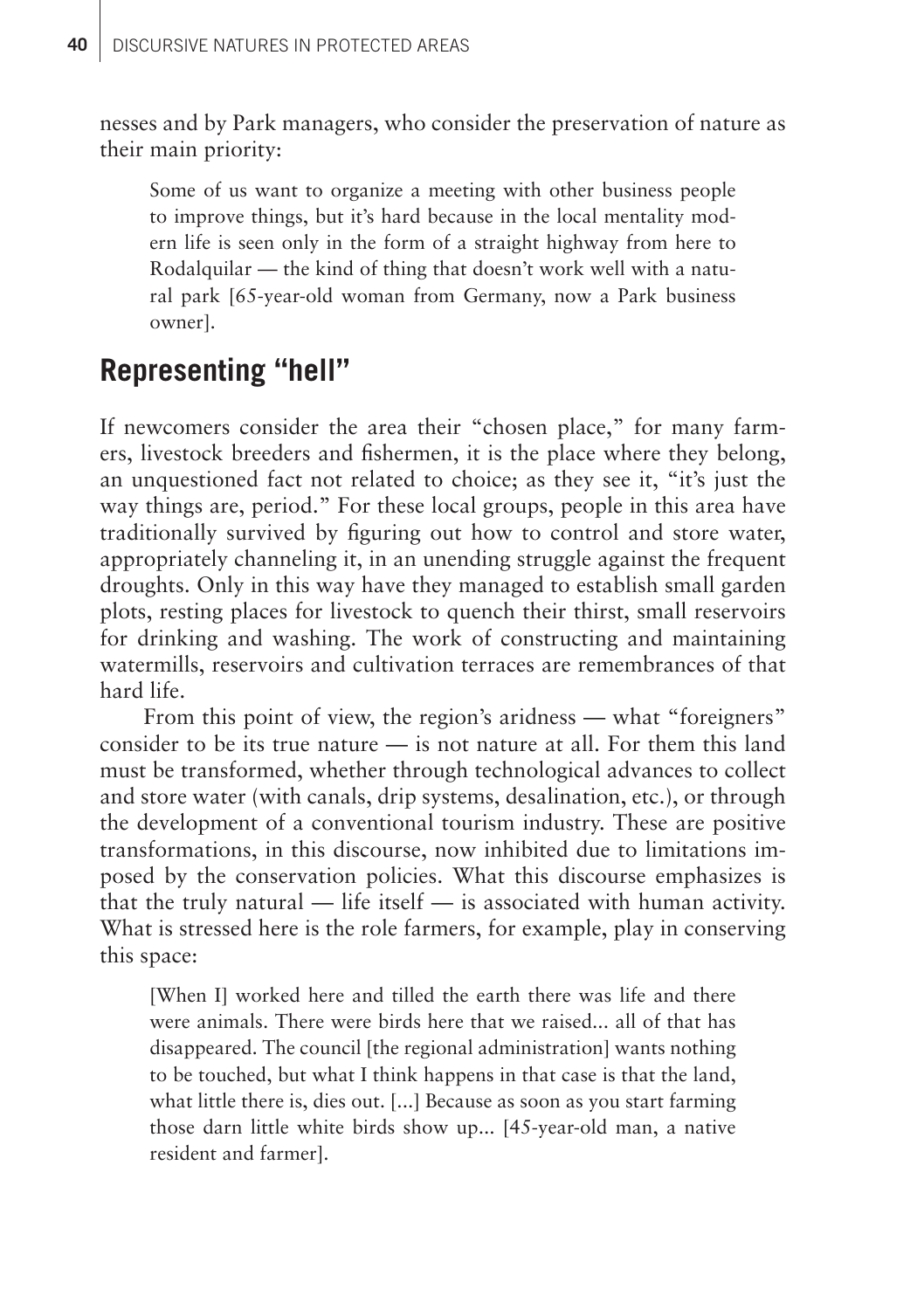In the discourse of local farmers and fishermen, the region's age-old plight is reproduced in a system of power relations that has historically relegated the "local" population to the status of bystanders in the use and management of their own land. For farmers, fishermen and livestock breeders, the ecological features that represent hunger, poverty and the rupture of community due to migration, are exactly the ecological features that Park Officers and newcomers are trying to protect.

They say this is the prettiest, the prettiest thing of all... but you can't live off pretty stuff! The poor people who were born here, well, we can't eat pretty stuff, huh? And then that idea of leaving everything for... for tourists to enjoy, let's say, to see things as they were, right? And why haven't they been here in my lifetime and at my side? [If they had gone through that] now they would tell me — the ones who moved in here, the ones who came [... they would tell me] whether they would have left or whether they would have done what I did. And I don't swallow that bull! No way... that doesn't work for me, that doesn't work for me! [70-year-old man, a native resident, farmer and livestock breeder].

A good example of these conflicts is related to the development of polytunnel agriculture. Many of the local people who own land within the Park have noted that this activity has been on the rise in the Park surroundings and they wonder: "Why should we be the ones to pay for environmental concerns? Why is it that beyond the park everything is allowed?"

This is not helping, this amounts to killing some people so you can give others something to eat [...] They say: "we're going to protect Almería so we can do business in some other province," and that's no good. [...] The Park managers and experts don't care about the landowners. [...] My family, my father, was from Pozo de los Frailes, we have land over there. Well it's all been sacrificed! [...] The truth is that it drives us mad, that there are people out there making use of our land... that they're making use of what belongs to our families everything that our dearly departed fought for and worked for without the benefit of what a lot of those people [the Park officers] have today, and we see that there are people that are taking advantage of what our ancestors worked for, so that others might benefit from it. That's what gives us the urge to be confrontational, to say: "Let's fight them" [40-year-old farmer, a native resident]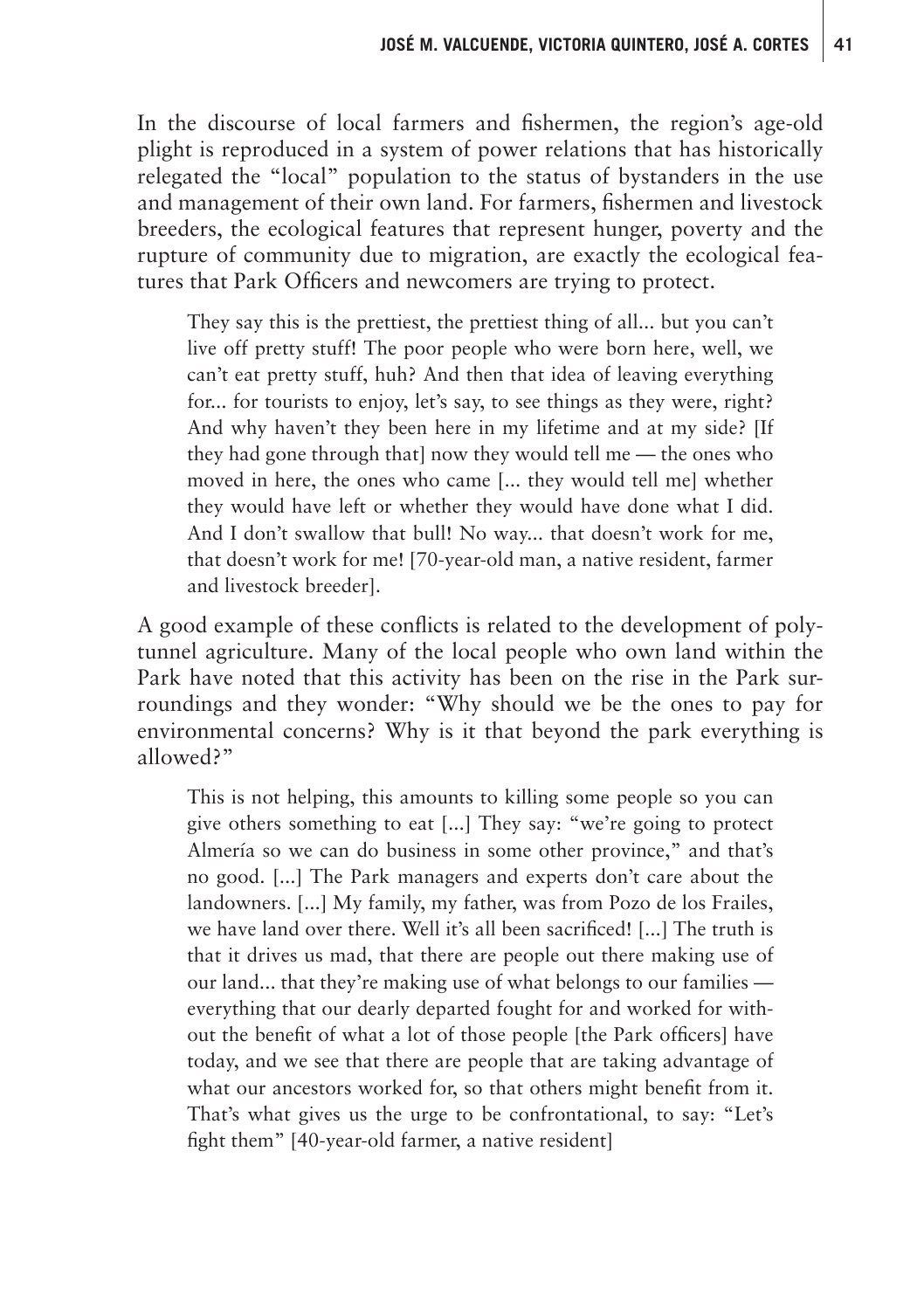Discrimination suffered in relation to other areas outside the park's boundaries is a focal point in the narrative of those that consider themselves the "natives". In other areas, local people are allowed to develop polytunnel agriculture as well as mass tourism. But that is not all: the nature that locals deem worth protecting is a "green" nature, made up of trees, garden plots, water... as well as polytunnels, because they all give "life" to this place. This is the very same life that they sought after during decades by working, farming and transforming this land in order to overcome its desert conditions; conditions that today are the object of conservation policies. As such, they wonder: "How can you call a desert 'nature'?"

All this protection is a bad thing. That's what I say, because it's one thing to see things from the officer view and another thing to see them in practice. Because those of us who are from here are seeing that everything is lost, everything extinguished, if there's no movement, no life. If you have polytunnels, for example, the birds make a meal of your tomatoes. They eat up all the ripe ones. That wouldn't be so bad... The thing is, for aesthetic reasons, people don't want those plastic polytunnels. [...] But people come here [...] people from Madrid, to buy some tomatoes, [...] and they ask me: Where do you grow them? And I tell them: look, over there in the polytunnel... And they tell me: Oh, well I'd like to see that! And when they see the polytunnel, the tomatoes, all the plants there, the sand on the ground, it's not very dirty in the polytunnel... And they say: And what's the sand for? Well the sand is for retaining the humidity, so you don't have to irrigate so much, so you use less water. And they're amazed. But even still what they have stuck in their heads are all these images they've been filled with: that this is practically a nuclear power plant, poisonous and all that [45-year-old farmer, a native resident]

# **Narratives of "us" and "others": Redefining identities**

The issues highlighted in previous sections are not exceptional. It is common for diverse territories as well as different representations of the landscape to converge on a single space. The problem arises when incompatible territorialization processes come together in a single space, that is, when the imposition of a given territorial logic excludes other forms of resource use and appropriation. It is precisely in this context that the justification of land use rights and the construction of the legitimate managing strategies in *Cabo de Gata-Níjar* hinge on ideas of nature, livelihood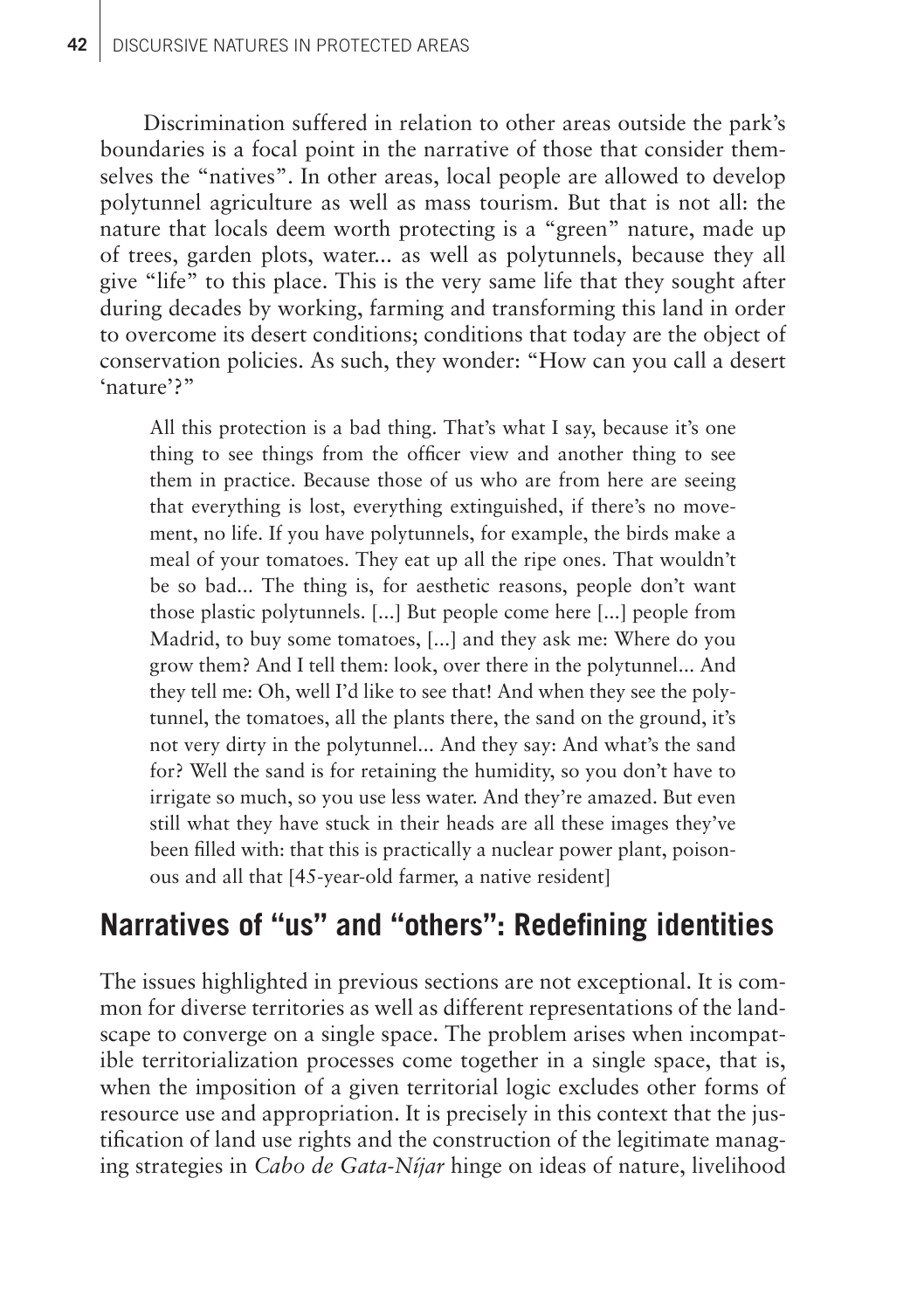and the symbolic bonds between different social groups and the environment. The Park's conservation policy has sharpened the conflict between those who, benefiting from their more privileged socioeconomic position, have been able to engage in ecotourism and nature tourism, and those others who, essentially, want to enjoy the same level of consumption, the same social standards and the same opportunities as all those who do not inhabit spaces designated as "natural."

The application of conservation policies has had huge consequences. On the one hand, these policies have affected the relationships people have with nonhuman elements, and, on the other, they have shaped the very definition of the collective as such, that is, the proper notion of community. We need to bear in mind that every notion of community implies a definition of modes, forms and rights with respect to land appropriation (Godelier, 1984). At a discursive level, there is no notion of community that does not refer to a physical and/or mythical space, habitually sustained in a historical-mythological account and through the construction of a particular tradition (Valcuende, 1998). In this way, the nonhuman aspects of the natural environment cannot be understood merely as economic resources that sustain a certain group — they are also factories for the reproduction of identities<sup>13</sup>.

If local people consider the "natives" to have proprietary rights over resources, for other actors (Park officers, experts, ecotourists, members of environmental NGOs), the space's "natural value" surpasses local people's interests. This confrontation of logics manifests itself especially and explicitly in a number of conflicts. This was exactly the case in one controversy, which gained international attention: the construction of the Algarrobico Hotel in Carboneras.

The construction of this 22-story hotel, controversially located within the limits of the Protected Area and built by a company headquartered in Madrid<sup>14</sup>, alarmed conservationists<sup>15</sup>. The central and regional govern-

15. The construction on the hotel began in 2003, but it was not until 2005 that the . controversy began making headlines in the national and international press: "Manifestación contra un hotel en el Parque Natural Cabo de Gata" and "El ladrillo invade el Cabo de Gata," both appearing in El País, respectively, on May 2 and August 28, 2005; "Un juez paraliza las obras del hotel 'ilegal' de Cabo de Gata," appearing in El Mundo on Feb. 22,

<sup>13.</sup> The meaning and significance of what is or is not nature, of which aspects define or should define everyday landscapes, of what should or should not be protected... these establish lines of continuity for monistic analyses, by which the environment and human beings become articulated within determinate socio-ecosystems. The link between environmental narratives and forms of structuring social relations has been the focus of various studies; perhaps one of the most interesting approaches is to be found in Pálsson (1996).

<sup>14.</sup> Azata del Sol SL, headquartered in Carboneras, is wholly owned by Azata SA, based . in Madrid.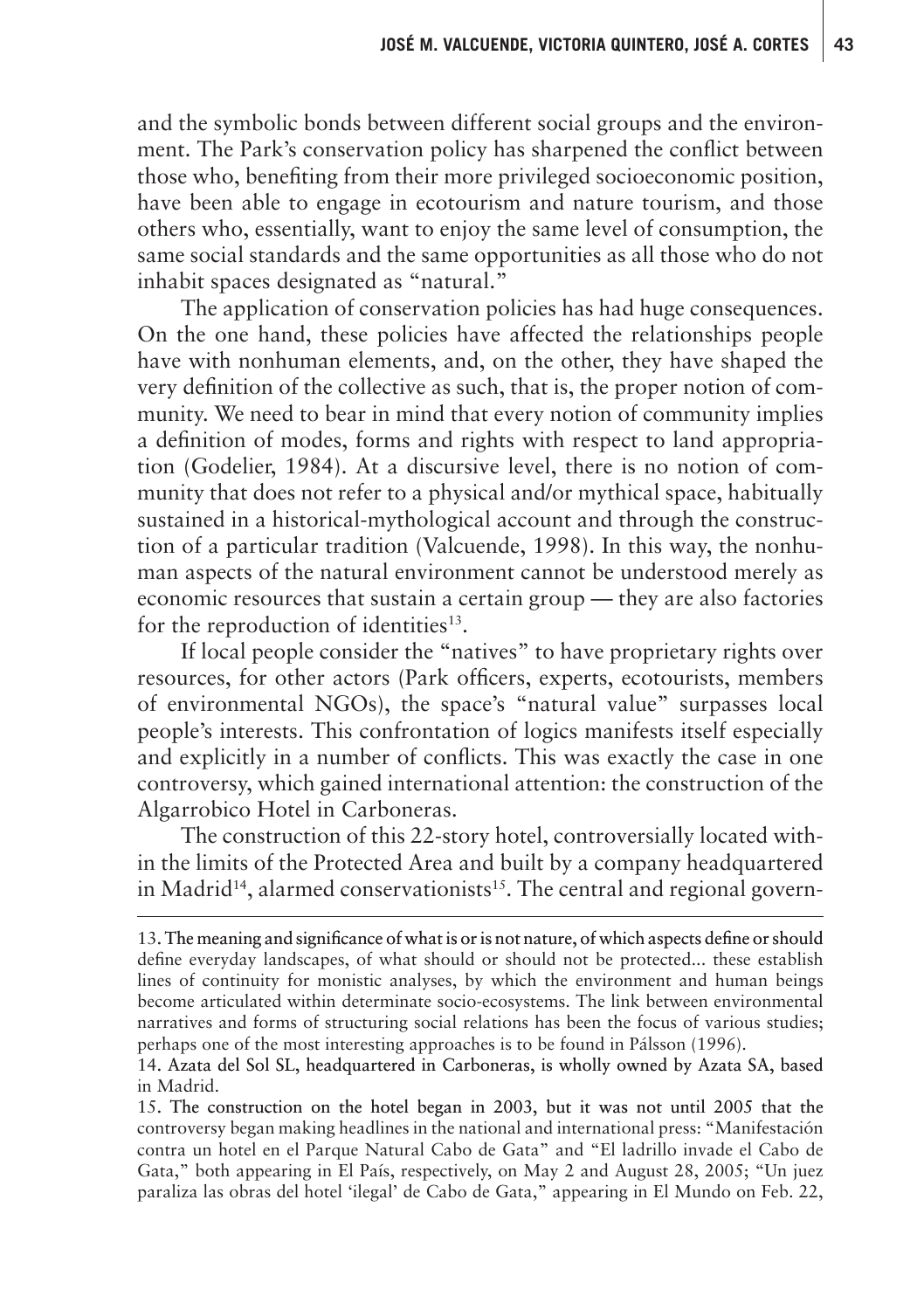ments as well as environmental NGOs began a series of campaigns to stop the completion of the building; the Algarrobico Hotel thus became a banner symbolizing the prevention of ecological deterioration. For them, it had to be demolished. In the town of Carboneras, however, a large segment of the local people, including political representatives, saw the hotel plans in a good light, and considered the environmentalist agenda to be a clear attack on the public interest<sup>16</sup>.

In October of 2005, local representatives from Carboneras, with the support of the vast majority of residents, wrote and publicly read what came to be known as the Carboneras Manifesto. In this document, one can clearly see how the limits between "us" and "others" are intertwined, and how each collectivity's rights are drawn. "The insiders" were thus 'native inhabitants'; those with the legitimacy to make decisions regarding their own future. "The outsiders" represented those who, coming from other regions and countries, impose their own norms, impeding local development. "Insiders" are those who love their town and neighbors, but also love their region's surroundings. "Outsiders" are those who attempt to create a *reserve* without giving up any of the comforts they enjoy. "The insiders" are those who have the right to live on their land. "The outsiders" are the same old privileged people, those who wish to force native residents to emigrate. While in areas adjacent to the Park — in Vera, Mojácar or Toyo — tourist resorts are built and tourism is flourishing, within the Park these activities are prohibited. For this reason the local discourse decries the way in which locals are made to "pay the quota" precisely so that development in other areas may be excused.

<sup>2006; &</sup>quot;Building blight on Spanish coastline," in The Guardian on July 7, 2006; "Costas turn back tide by blowing up a new hotel," in The Times on May 12, 2006; "Espagne: Greenpeace recouvre d'une toile géante une construction illégale," from Le Monde of Feb. 12, 2009; and "Naturpark in Spanien: Greenpeace verhüllt illegal gebautes Hotel," appearing the same day in Der Spiegel.

<sup>16.</sup> To quote but one example, on pages 13 and 17 of the Sept. 12, 2005, edition of La . Voz de Almería we find two full-page announcements published with the official seal of the Carboneras Town Council situated at the bottom right, under headlines demanding: "What is this Nature to those who oppose the development of tourism in Carboneras?" and "Carboneras will keep moving ahead. In every respect." Both announcements were related to the hotel construction standstill. Both texts under these headlines follow the essence of the discussed "Carboneras Manifesto". Between 2005 and 2010, El País – one of Spain's most read newspapers - alone published more than 250 columns and news stories on the issue, with another 85 appearing in El Mundo, all of them covering, to greater and lesser degrees, the various conflicting positions regarding the hotel's construction, views held by practically everyone involved: environmental NGOs — such as Greenpeace, Ecologists in Action, and the Friends of the Parque Natural de Cabo de Gata-Níjar; officials of the local, provincial, regional and central governments; the hotel's promotion company; Park officers and experts; and local residents.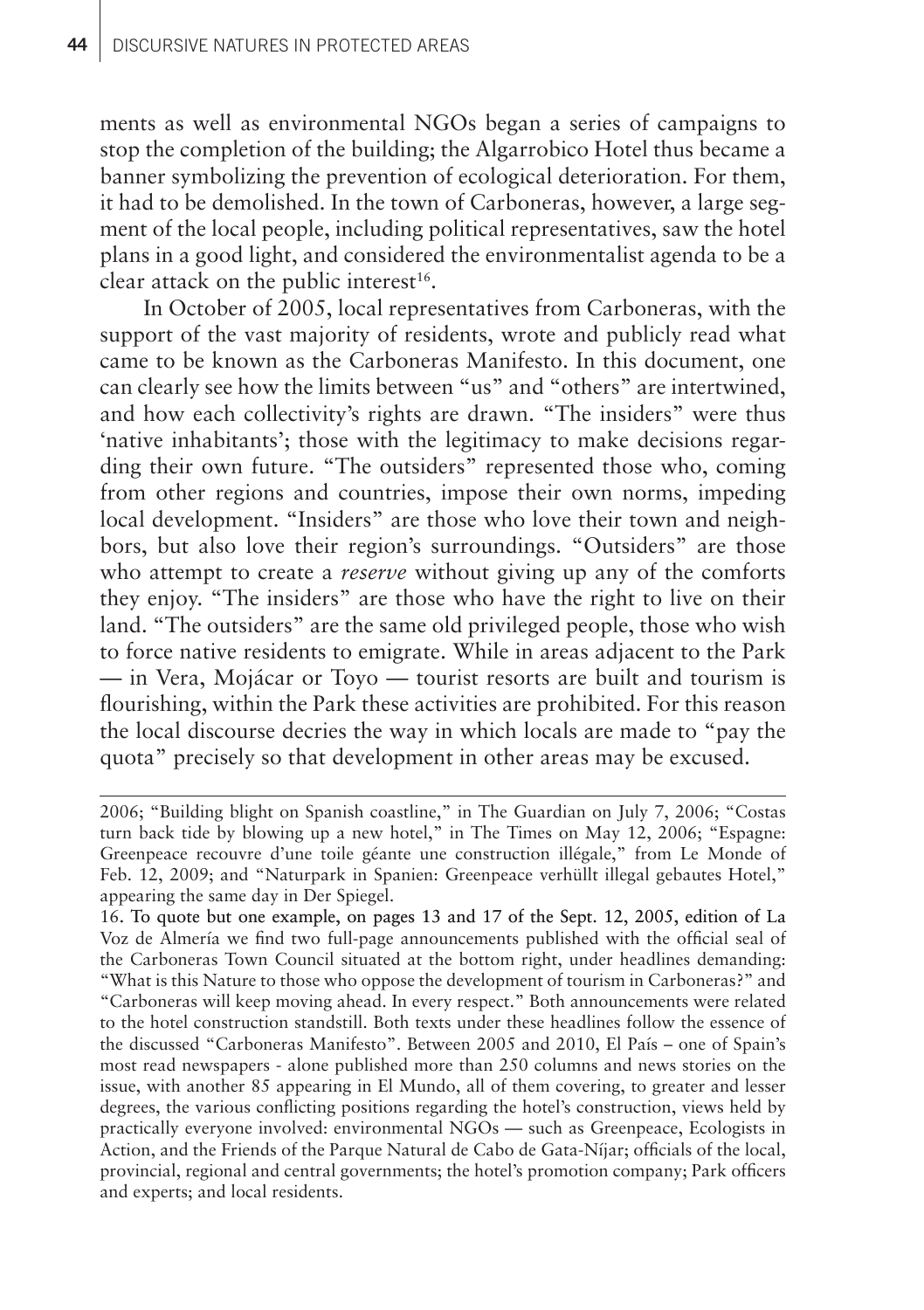Carboneras is the town that has grown the least, in urban terms, and the one least allowed to flourish. We do defend sustainable development. We need to work here, and no one can aspire to turn us into an Indian reservation from which we will have to emigrate as our parents did. [...] They want it all, they marginalize and sink us, so that in other towns, yes, fierce growth may continue. They have chosen us as an example and it is a lie, they have identified us as decoys with which to hide their hypocrisy and shamelessness. What honorable person can believe that a hotel, for years under legal construction, without anyone saying a word about it, should now become, overnight, the greatest ecological problem the country faces? Why raise the question now when it is already finished? Why us yet again?

Outsiders always oblige us to do their bidding and then carried off the benefits. It is up to us now to decide our destiny — alone but united, we stand convinced that we are defending our future. [...] Carboneras wants to live, yes, in a protected natural environment, but we also want to feed our children. Carboneras wants to exist, yes, but in a way that our grandchildren might inherit something, without becoming the servants of those in Madrid who make poor decisions or come to bathe at Los Muertos beach only to leave their filth, while depositing their money somewhere else. (Carboneras Manifesto, 2005)

From the environmentalist standpoint, alternatively, the Algarrobico Hotel is not a "local" problem. These groups maintain that the Park transcends the interests of those who live in the area. They speak of a space of unquestionable ecological value, and it is therefore a patrimonial marker for all Andalusians, Spaniards and Europeans. According this point of view, damaging the Park is the same as damaging the region's image as well as that of the nation as a whole, in the face of the international community.

It's of no consequence to them that this reality is our commonwealth. [...] They couldn't care less about the fact that it's a protected Natural Park. What they're looking for, with the Algarrobico Hotel, with the illegal polytunnels and with their urban planning ideas, it's all a trap. And then you realize how fragile this all is. What's more, there's the fact that this is a Natural Park and that here we're trying to protect man as much as nature; those who live in the Park and whose livelihoods depend on the Park remaining as it is. When it comes to the Algarrobico, how can you keep a straight face and claim that this is a Natural Park? [45-year-old woman from Madrid, a park business owner]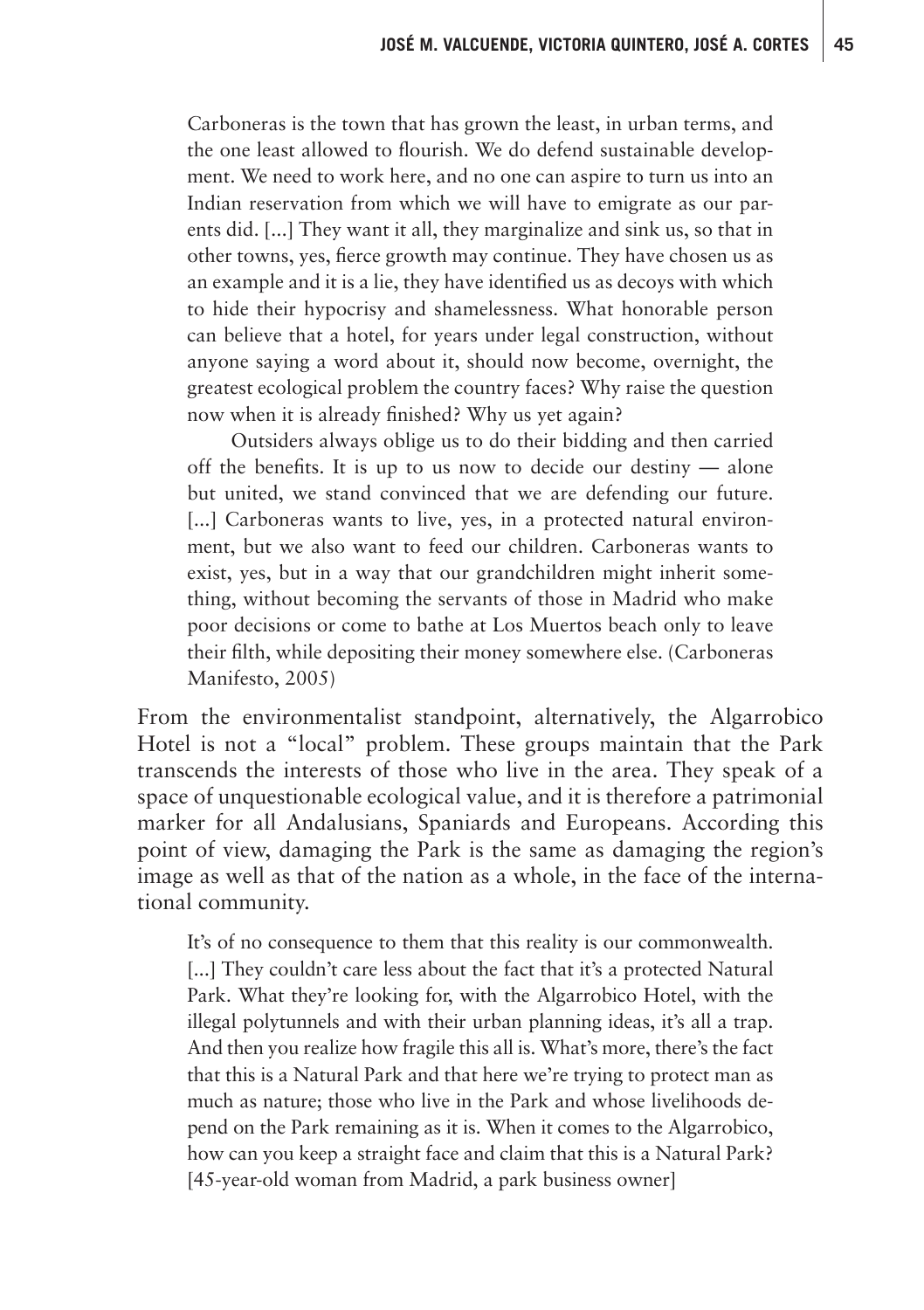As one can see, in both discourses different rights confront each other by appeal to different environmental and social meanings imbued in the landscape. For the Park supporters the discourse is based on the idea of a concrete space anchored to an abstract human being, who requires nature — a certain idea of "nature" — to survive. For those that oppose the Park policy, the discourse is built in terms of land use and management rights pertaining to concrete men and women, who assert their shared history. "The outsiders" view themselves as the guarantors of preservation, for the local folk ignore the assets they have in *Cabo de Gata-Níjar*. Meanwhile, from the "insider" point of view, the legitimacy to decide how to manage this space is gained through the work of generations and thanks to their knowledge of a land in which they themselves were born.

In this example of the Algarrobico Hotel, we see how discourses on nature appear polarized between "insiders" and "outsiders." Simultaneously, due to the complexity of this particular conflict, both conservation supporters and those who oppose the Park policy end up confronting the Park managers. Both sides believe the Council of Andalusia has betrayed their rights and claims. With managers and policy-makers engulfed in forced negotiation, everyone is left in deep dissatisfaction. And this also has to do with the timing, especially regarding decision-making processes on conservation management.

For example, even though the Park was established in 1987, it was not until 1994 that both the Natural Resources Organization Plan (PORN, by its Spanish abbreviation) and the Use and Management Governing Plan (PRUG) were implemented, specifying the various uses allowed, banned or restricted. From this point forward, fierce local confrontations arose over the amount of area allowed for polytunnel agriculture within the Park<sup>17</sup>, and also over what plots of land would be set aside for urban development<sup>18</sup>. These facts support the view held among

17. Under the 1994 plans, those polytunnels built since 1989 would now be considered . illegal. Consequently, officers began citing these installations with the objective of having them demolished by judicial order. The argument was that they were located in areas under strict protection. By contrast, areas with polytunnels built before 1989 would be granted an exception so that this activity could continue. This is an example of a policy that leaves everyone unhappy. For conservationist groups, allowing polytunnel agriculture within the Park is unthinkable. For farmers and landowners who are affected, along with their families and neighbors, the fact that some have rights and others do not seems unjust and arbitrary. An item published in the Diario Ideal on Nov. 27, 2007, notes that as of that day 10 illegal polytunnels remained in the Park, which gives us an idea of how protracted this conflict has been.

18. Urbanization and construction in these areas nearby towns would become the subject of . new local protests, controversy and tension, as seen in more than 50 news items published from 2006 to 2009 in Diario Ideal. Some twenty stories covered the plans to build and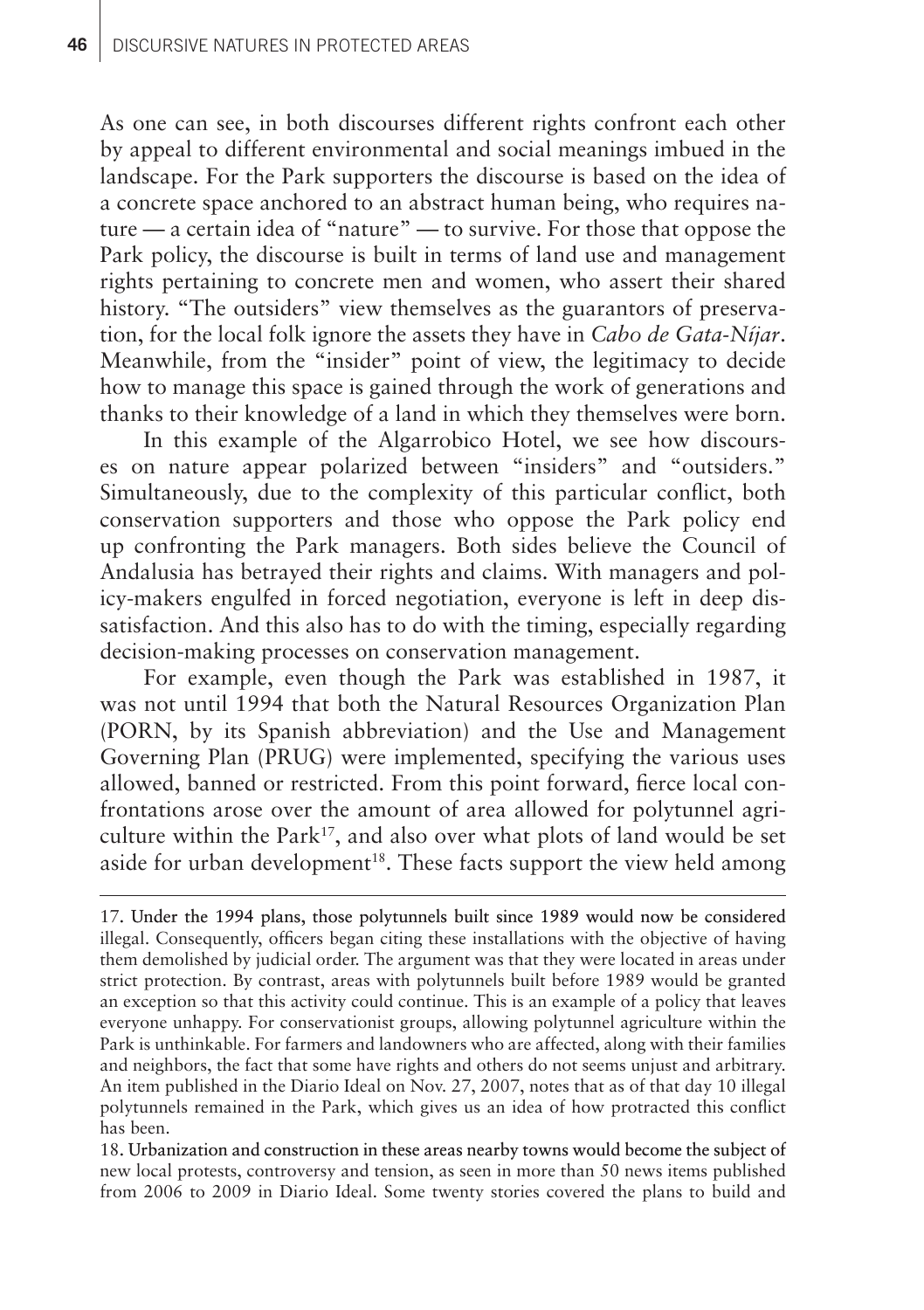some actors (including the two main political parties in the area: the conservative Popular Party and the Socialist Party) that they are not consulted by the Park officers and that their interests have never been taken  $into$  account<sup>19</sup>.

#### **Discursive links between nature and community**

The production of narratives about *Cabo de Gata-Nijar* is not a process characterized by unconnected polar oppositions. On the contrary, there is a deep interrelation between the actions and discourses emanating from every group. This is not a question of dialogue between static narratives; it is more of a reflexive process, as shown in the dynamics of delimiting and building different communities. Some of these interactions, for example, include the preoccupation on the part of local farmers and fishermen—with defining what nature is. By the same token, newcomers demand to be recognized in "their struggle" and "their sacrifice" to protect the land. This narrative tries to rearticulate local people's legitimizing discourse alluding to their ancestors. Thus, we have before us discourses that attempt to legitimize different land uses and management rights by using the other's terms and categories, however redefining them. Therefore, in the context of social heterogeneity, two groups are mutually constructed as representing discourses which seem to be apparently opposed, but whose discourses are nevertheless unintelligible unless one takes into account their mutual relationship.

For "insiders" four facts establish their connection to the land and justify their rights. In the first place there is one's origin — belonging to the area by birth. Secondly, there is memory, and by implication, knowledge, of the community's interest as much as the ways in which particular natural resources ought to be exploited. Third, there is a right linked to ancestors' suffering and work experiences; locals who transformed this desert into nature. For them, "outsiders" are not of "our kind". Besides, they also ignore and lack ties to the area, because they do not experience it in the same way. Which brings us to the fourth

develop the Marina de Agua Amarga. Another 30 covered the controversy over the proposal for subsequent urban development in La Fabriquilla.

<sup>19.</sup> For these social actors the means of participation that the 2004 Sustainable Development . Plan (PDS, in Spanish initials) advocated are considered mere formalities, while none of them believes their claims have been adequately heard. They also believe their representation on the Park Governing Board is insufficient. In this way, the forms of social coordination, negotiation and mediation that regional and environmental officials espouse appear to lack legitimacy. Indeed, this turns into a justification for the polarized positions and apparently arbitrary behavior adopted by those collectivities that we have mentioned above.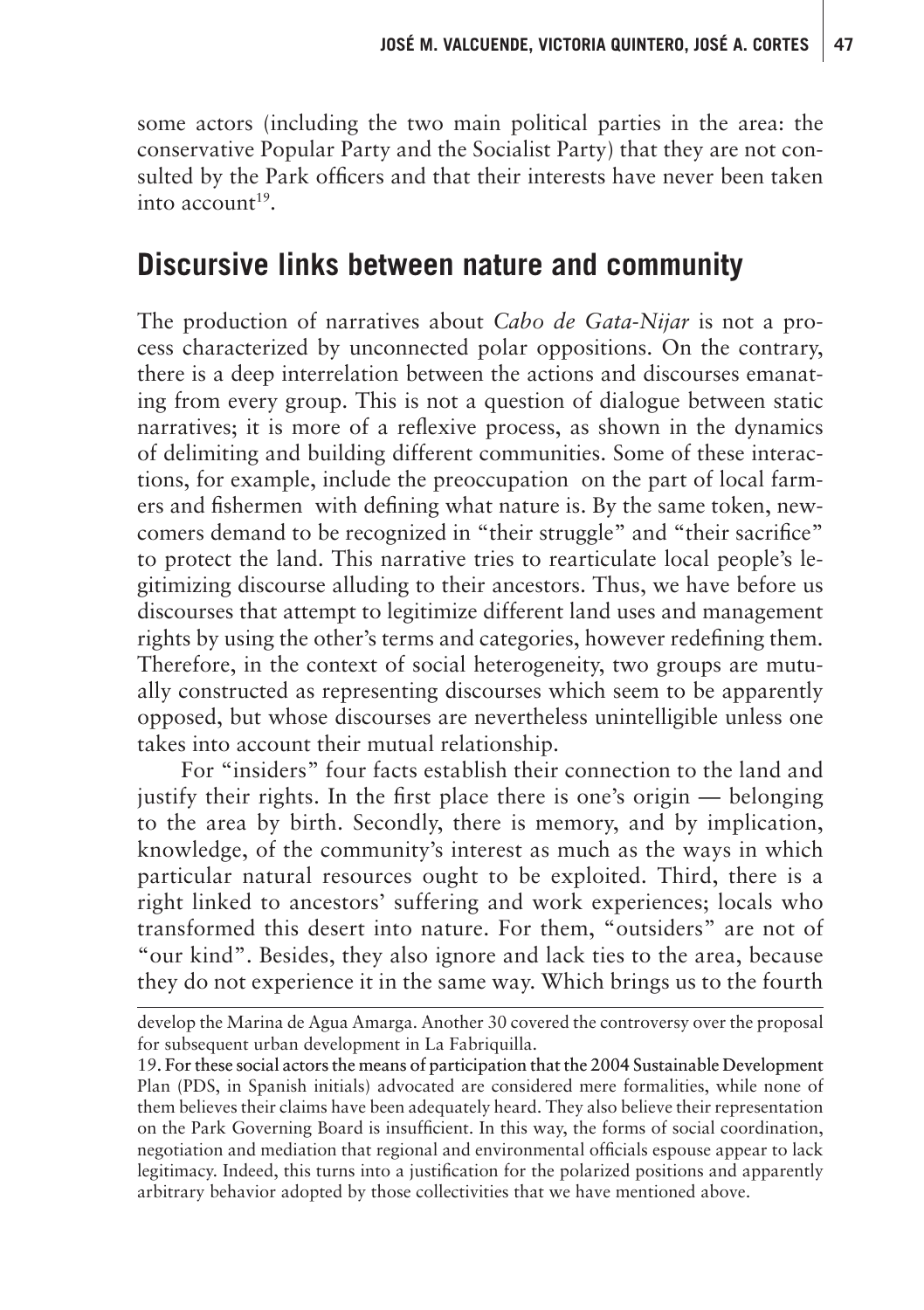factor: legitimacy is also constructed as a function of emotional connection.

A person belongs to this place only if he has ties to its ancestors and to the space itself. The "community" entitled to use local resources is made up of those who are born, bred and deceased within their "own" space. According to this perspective, the location is fundamentally a place for *living*, and it should be transformed just as the community itself is transformed, by its choosing. It is no secret that the community has been adapting and transforming the land, developing its "own" nature throughout history.

The discourse of environmental NGO members, Park officers, experts and members of the new exurban population, establishes a hierarchy between nature and human beings. True nature is usually regarded as that in which human beings are absent. Many recognize that they are "not natives," but nevertheless believe that they ultimately know how to protect a natural environment they have chosen as their own. In accordance with this view, humans are the stewards of nature; legitimacy is not granted by birth, it comes from the intrinsic value assigned to this space, which far transcends the local community. These groups define an aim, associated with the practical means to be applied, with the express purpose of fighting to conserve the region as it was. They derive their right to the land from the very act of defending it and, in doing so, protecting the legacy of the area's traditional residents.

Unlike the "insider's" narrative, in this case the past is invoked to support a set of shared objectives (environmental protection), by selecting and reimagining certain visions of the past in the process, legitimizing concrete practices and defining the limits between "us" and "others." Tradition is reinvented in the service of environmental equilibrium; and this tradition becomes the guiding thread of history, a form of history fixated on the idea of harmony and immutability, allowing people (1) to undo anything that might rupture the primeval balance of nature; (2) to select the socio-environmental elements that should be recovered to renovate an original state of nature along with a culture that knew how to adapt to it, hardly transforming the landscape at all; and (3) to generate legitimizing discourses by elevating a supposed tradition connecting "outsiders" with local residents, who are reimagined in a relationship of "balance" with the environment.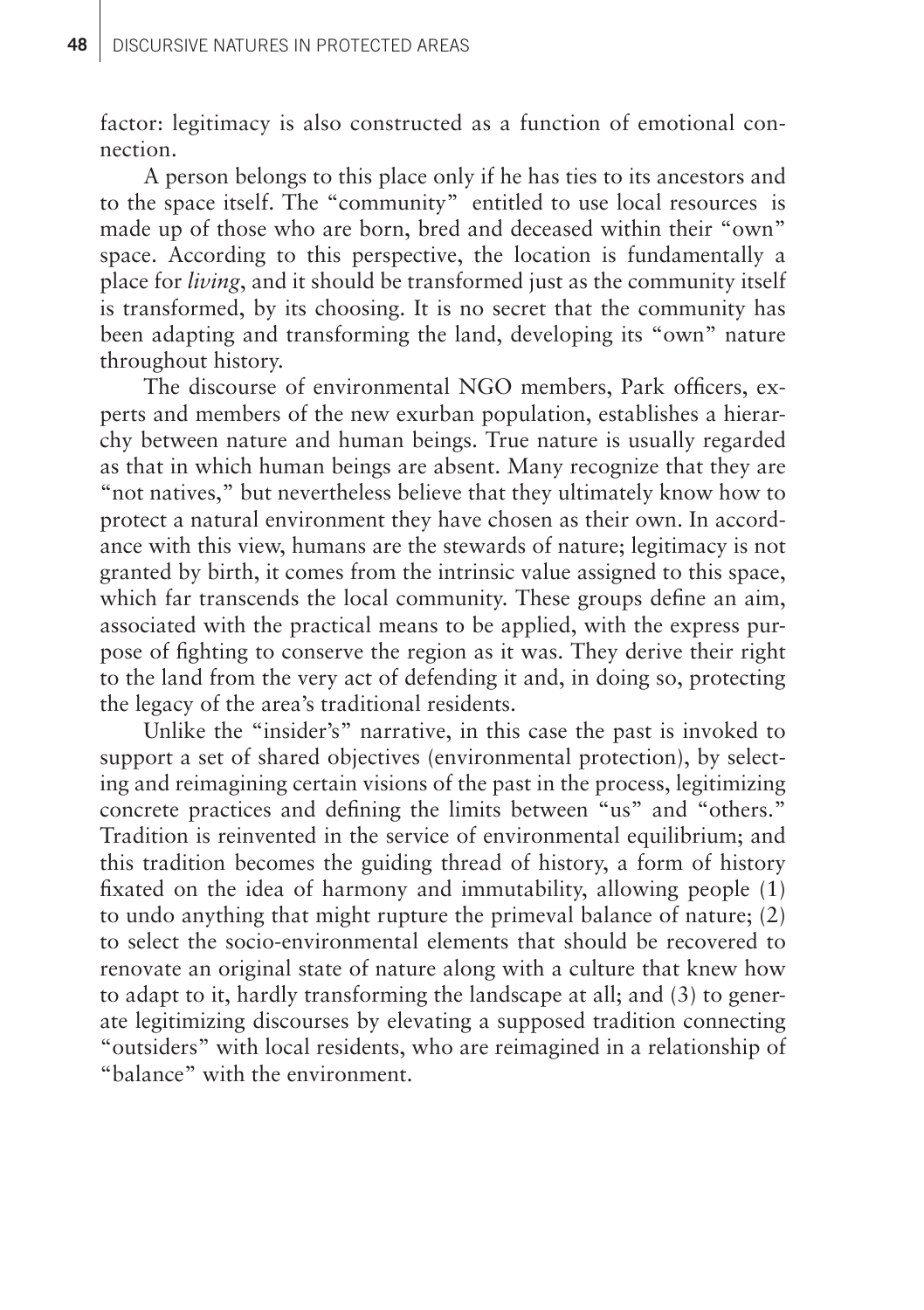## **Conclusions**

The presence of incompatible territorialization processes in a single Natural Park gives rise to a series of discourses through which different social actors (1) give meaning to the nonhuman elements within the space; (2) legitimize certain practices while penalizing others considered harmful to nature; and (3) create a hierarchy between those who have greater or lesser rights to use and manage the park's resources.

The idea of Nature as defined by "outsiders" seeks to reproduce past environmental conditions, by reference to an indeterminate, imagined moment in history when human activity was in balance with nature and adapted to its surroundings. This narrative stresses those elements considered unique and exclusive while it revalorizes a desert-like landscape. Furthermore, this notion of Nature in the abstract supersedes specific interests (at least at the discursive level). Human beings are represented as separated from the environment, observing it from a position of contemplation and stewardship. Therefore any human activities that do not tend to preserve the natural landscape, especially following the logic of sustainable tourism, are seen as problematic.

For the "insiders," the idea of Nature is opposed to the area's hard, dry ecological conditions. In their opinion, the uniqueness envisioned in the scientific and 'foreign' perspectives is opposed to their efforts to transform this arid land into gardens, woods, farms... According to them, that transformed space is the "nature" that needs to be vindicated, the nature that has permitted their subsistence, and which could provide new and important resources, if it were not for all the new restrictions the Park policy has introduced. From this point of view, nature has a dynamic quality, and human beings play a central role in shaping it. People's ties to their ancestors are what legitimize their use of the land. Thus, 'insiders' consider themselves the legitimate heirs to local knowledge; the knowledge that may enable them to reproduce nature anew, even if it is a nature involving the plastic roofs of polytunnels.

Each one of these discourses tends to deprecate the right of "others" to exploit and/or protect the area. In denying human influence on the environment, "outsiders" also deny the rights of present-day residents; and by denying "outsider" claims on environmental values, local people deny ecologists, scientists and newcomers any say in land-use matters. In short we are dealing with two radically different logics based on a single common denominator. Both claim to protect nature — although nature defined in opposite ways. And both narratives justify different land uses that appear completely incompatible with each other (ecotourism and nature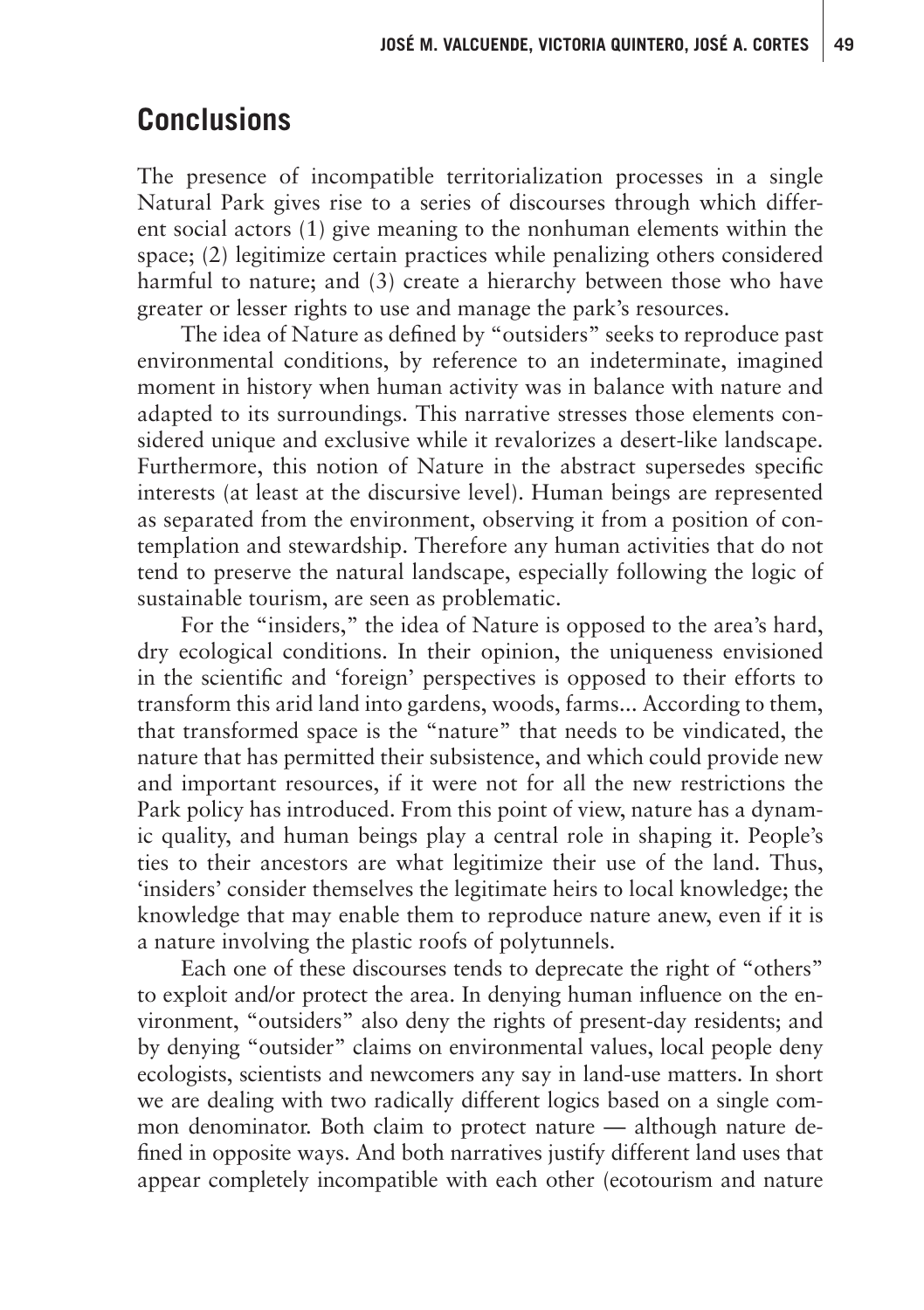tourism vs. polytunnel agriculture and mass tourism, for example).

However, we can also see how this confrontation, in which differing economic interests are at stake, relies on assumptions borrowed from each other by both "insiders" and "outsiders." For insiders, their discursive legitimacy has come to depend on valorizing nature. The key argument in the conservationist discourse is in this way reproduced, although through a different logic: plants and animals exist more or less at the service of human activity. "Foreigners," in turn, assume the impact of human activity in the area and seek to establish ties with "locals" through notions of tradition and an idealized past when humans were more environmentally friendly.

The nature discourses here analyzed define rights and restrictions, distinguishing between those who have certain knowledge from those who do not, those who truly belong to the community from those who are foreign, and those who consider themselves to be the trustees and heirs of tradition from those who are no longer present but who have constructed a landscape that should be protected. Every human group needs to rationalize a given reality. The concept of nature is still essential within Western contexts, precisely for being a signifier containing mythical connotations which lack any univocal expression.

## **Bibliography**

- Anderson, D y Berglund, E. (2003). *Ethnographies of conservation. Environmentalism and the distribution of privilege*. New York y Oxford: Berghahn Books.
- Arruda, R. (1999). Populações tradicionais e a proteção dos recursos naturais em unidades conservação. *Ambiente & Sociedade. Ano II. Nº 5. Segundo semestre*: 79-92.
- Aznar, J.A. (2000). El sector turístico almeriense: evolución, estructura y perspectiva de cara al siglo XXI. *Boletín del Instituto de Estudios Almerienses, 17*: 27-47.
- Baker, S. Milton, K y Yearly, S. (1994). *Protecting the periphery. Environmental Policy in Peripherical Regions of the European Union*. Ilford: Frank Cass.
- Biersack, A. (1999). Introduction: From the 'New Ecology' to the New Ecologies. *American Anthropologist, 101, 1:* 5-19.
- Brockington, D. (2002). *Fortress Conservation: The Preservation of Mkomazi Game Reserve, Tanzania.* Oxfrd, UK: James Currey.
- Carmona, S; Carrasco, F; & Fernández-Revuelta, L. (1993). Un enfoque interdisciplinar de la contabilidad del medio ambiente. *Revista española de financiación y contabilidad, XXIII, 75:* 277-305.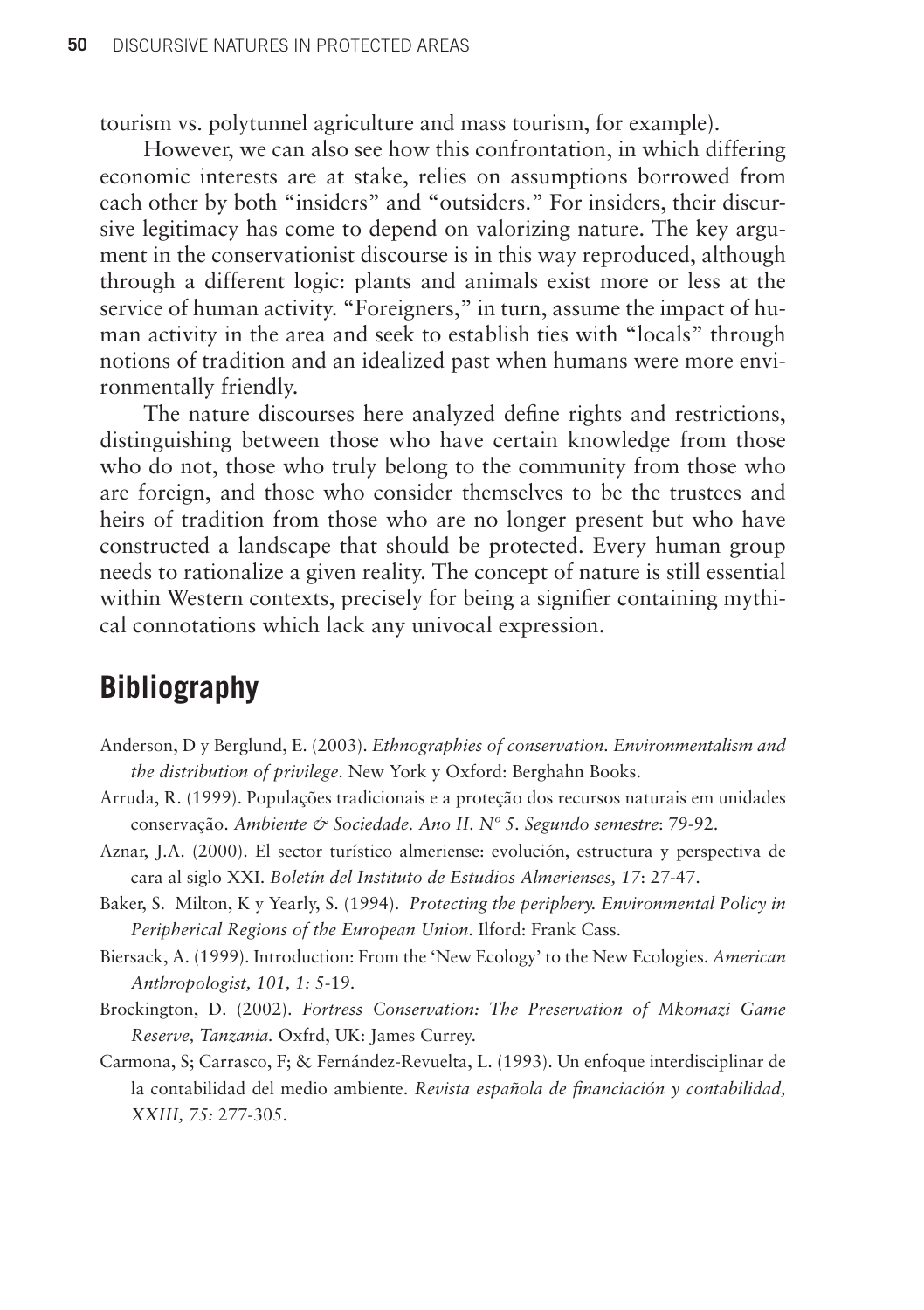- Castro, H. & Guirado, J. S. (1995) La gestión del medio natural y humano en un sistema marítimo terrestre no insular: El caso del Parque Natural Cabo de Gata-Níjar. *La gestión de los espacios marinos en el Mediterráneo Occidental. Actas de la VII Aula de Ecología, Almería*:187-226.
- Coca, A. (2008) *Los Camperos. Territorios, usos sociales y percepciones en un espacio natural andaluz.* Sevilla: Fundación Blas Infante.
- Coca, A. y Quintero, V. (2006). Los de fuera claman por la naturaleza ¿Qué reclaman los de dentro?'. En *Territorialização, meio ambiente e desenvolvimiento no Brasil e na Espanha*. Valcuende y Maretti (Ed) Río Branco: EDUFAC.
- Compagnon, D. (2005). Gérer democratiquement la biodiversité grace aux ONGs?" *Representer la nature? ONG et biodiversité.* París: IDR, Editions.
- Compán, D. (1977) "La Isleta (Níjar). Evolución de una pequeña comunidad de pescadores almerienses en el proceso de desarrollo español. *Actas del V Congreso de Geografía*. Granada.
- Compán, D. (1985). Dinámica locacional reciente de la población en el espacio almeriense: Reestructuración de la red urbana tras la quiebra de la agricultura tradicional y la expansión del turismo y los cultivos extratempranos. *Paralelo 37*, 8-9: 183-200
- Cruces, F. (1998). Problemas en torno a la restitución del Patrimonio. Una visión desde la Antropología. *Alteridades, julio-diciembre vol 8 número 016*: 75-84
- Descola, P (2005). *Par-delà nature*. París: Gallimard.
- Descola, P. & Pálsson, G. (1996) *Nature and Society: Anthropological Perspectives.*  London: Routledge.
- Diegues, A. (1994). *O mito moderno da natureza intocada.* São Paulo: NUPAUB Universidade de São Paulo.
- Escalera, J (1993). Espacios Naturales-Espacios Sociales: Por un Tratamiento Integral del Patrimonio Ecológico-Cultural de Andalucía. El Caso del Parque Natural de la Sierra de Aracena y Picos de Aroche (Huelva). En *Parques naturales andaluces. Conservación y Cultura*. Sevilla: Junta de Andalucía.
- Escobar, A. (1999) After Nature: Steps to an Antiessentialist Political Ecology. *Current Anthropology*, 40,1: 1-30.
- Escobar, A. (2000). El lugar de la naturaleza y la naturaleza del lugar: globalización o posdesarrollo. En *Antropología del desarrollo: Teoría y estudios etnográficos de América Latina.* Viola (Ed) Barcelona: Paidós.
- Fernández, D. & Egea, M. (1991). Dimensión económica y ecológica del modelo de desarrollo de Almería en el contexto de la Ordenación del territorio. *Paralelo 37*, 14-15: 55-68.
- García, J. & García, J. (1996). Los bosques ignorados de Almería. Una interpretación histórica y ecológica. En A. Sánchez Picón (1996) *Historia y Medio Ambiente en el territorio almeriense*. Almería: Universidad de Almería, Servicio de Publicaciones, 99-126.
- García Latorre, J. y García Latorre J. (2007) *Almería: hecha a mano. Una historia ecológica.* Almería: Fundación Cajamar.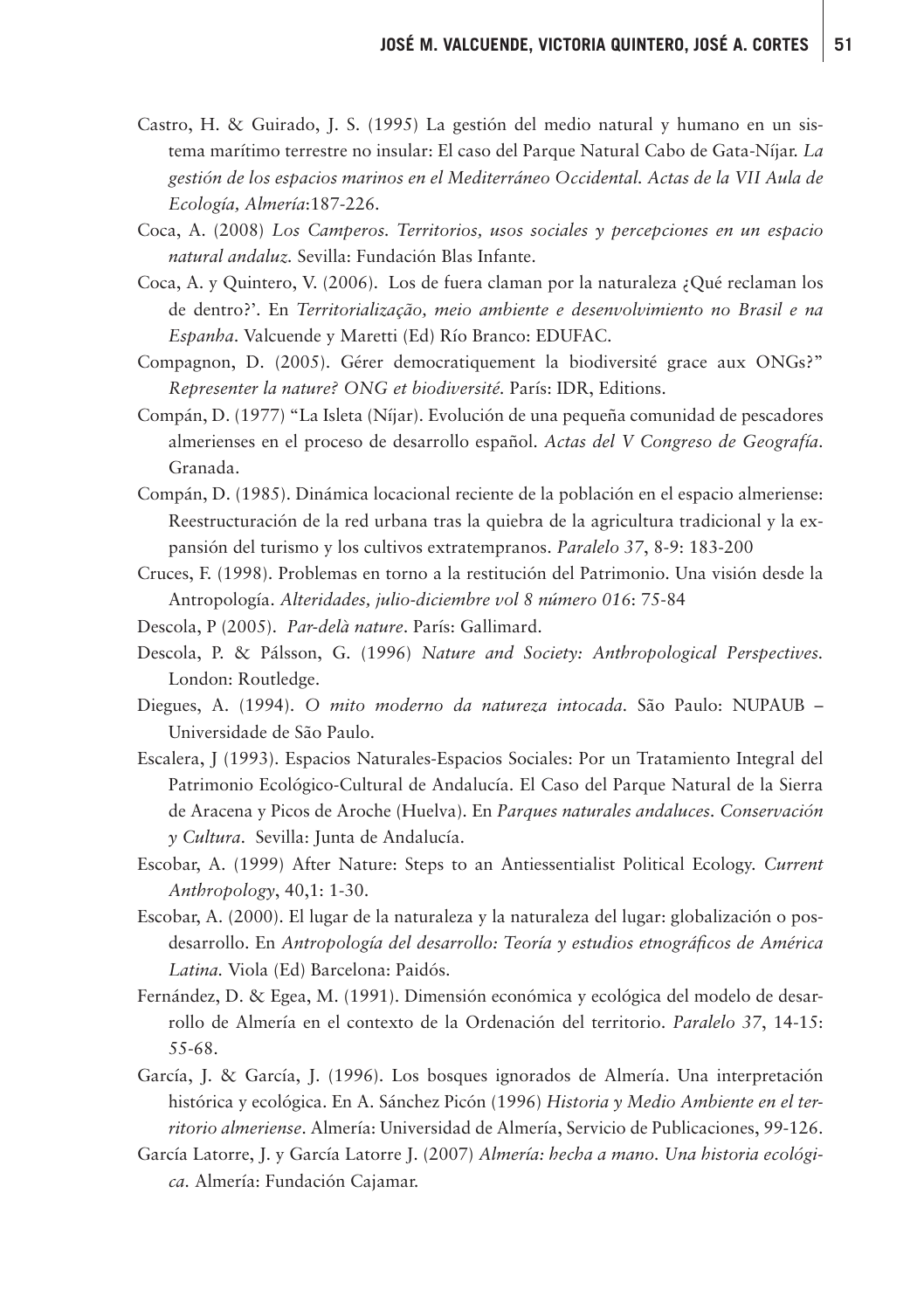- Glacken, C.J. (1976). *Traces on the Rhodian Shore: Nature and Culture in Western Thought from Ancient Times to the End of the Eighteenth Century.* Berkeley: Univ of California Press.
- Godelier, M. (1984). *L´idéel et le matériel.* París: Fayard.
- Góngora, F (2004), La desarticulación del régimen comunal en la Comarca de Níjar en el cambio de siglo. En C. Rozalén Fuentes & R.M. Úbeda Vilches (ed.) *La crisis de fin de siglo en la Provincia de Almería: El desastre del 98*. Almería: Instituto de Estudios Almerienses, 129-141.
- Guha, R. (2000). The authoritarian biologist and de arrogante of anti-humanisme, wildiffe, conservation in the Third World. Traducción Carlos Diegues. En *Etnoconservaçao, novos rumos para a protecção da Naturaza nos trópicos:* 81-100. Cood. Diegues, Carlos. São Paulo: Editora Hucitec.
- Hernández, M.C. (1987). La agricultura intensiva del Campo de Dalías. *Paralelo 37*, nº10: 133-140.
- Ingold, T. (2000). *The perception of the environment: Essays on livelihood, dwelling and skill.* London: Routledge.
- Low, S.M. y Lawrence-Zuñiga, D. (2003). Locating culture. En *The anthropology of space and place.* Malden, Oxford, Victoria, Berlin: Blackwell.
- López Ornat, A. & Pons Reynés, A. (2007). *Utilización de las categorías de gestión de áreas protegidas de UICN en la región mediterránea.* Consejería de Medio Ambiente de la Junta de Andalucía, Sevilla, España y UICN, Gland, Suiza y Málaga, España.
- Martín, E; Castaño, A. y Rodriguez, M. (1999). *Procesos migratorios y relaciones interétnicas en Andalucía: una reflexión sobre el caso del Poniente almeriense desde la Antropología social*. Madrid: OPI, Ministerio de Trabajo y Asuntos Sociales; Consejería de Asuntos Sociales de la Junta de Andalucía.
- Mels, T. (2002). Nature, home and scenary: the official spatialities of Swedish national parks. *Environment and Planning D: Society and Space*, 20, 2 (2002): 135-154.
- Milton, K. (2002). *Loving nature: towards an ecology of emotion*. London: Routledge.
- Muñoz, J.A. (2001). Cultura del agua. Aprovechamiento hidráulico integral en un entorno tradicional de extrema aridez. Campos de Níjar (Almería). *Narria,* 89-90-91-92 (2001): 12-21.
- Narotzky, S. y Millán, J.A. (1987). La naturaleza como factoría. Transformaciones y poder de una metáfora contemporánea. *La Balsa de Medusa* (Madrid), nº 4, otoño. En http:// jamillan.com/factoria.htm. Accedido el 6 de junio de 2010.
- Pálsson, G. (1996). Human-environmental relations: orientalism, paternalism and communalism, in Philip Descola y Gisli Pálsson (Ed). *Nature and Society: Anthropological Perspectives*: 63-81, London: Routledge.
- Provansal, D. (2003) Productores, depredadores y consumidores del paisaje: De la agricultura intensiva al desarrollo sostenible. En *Cultura y turismo.* Nogués, A.M (Ed). Sevilla: Signatura Ediciones de Andalucía.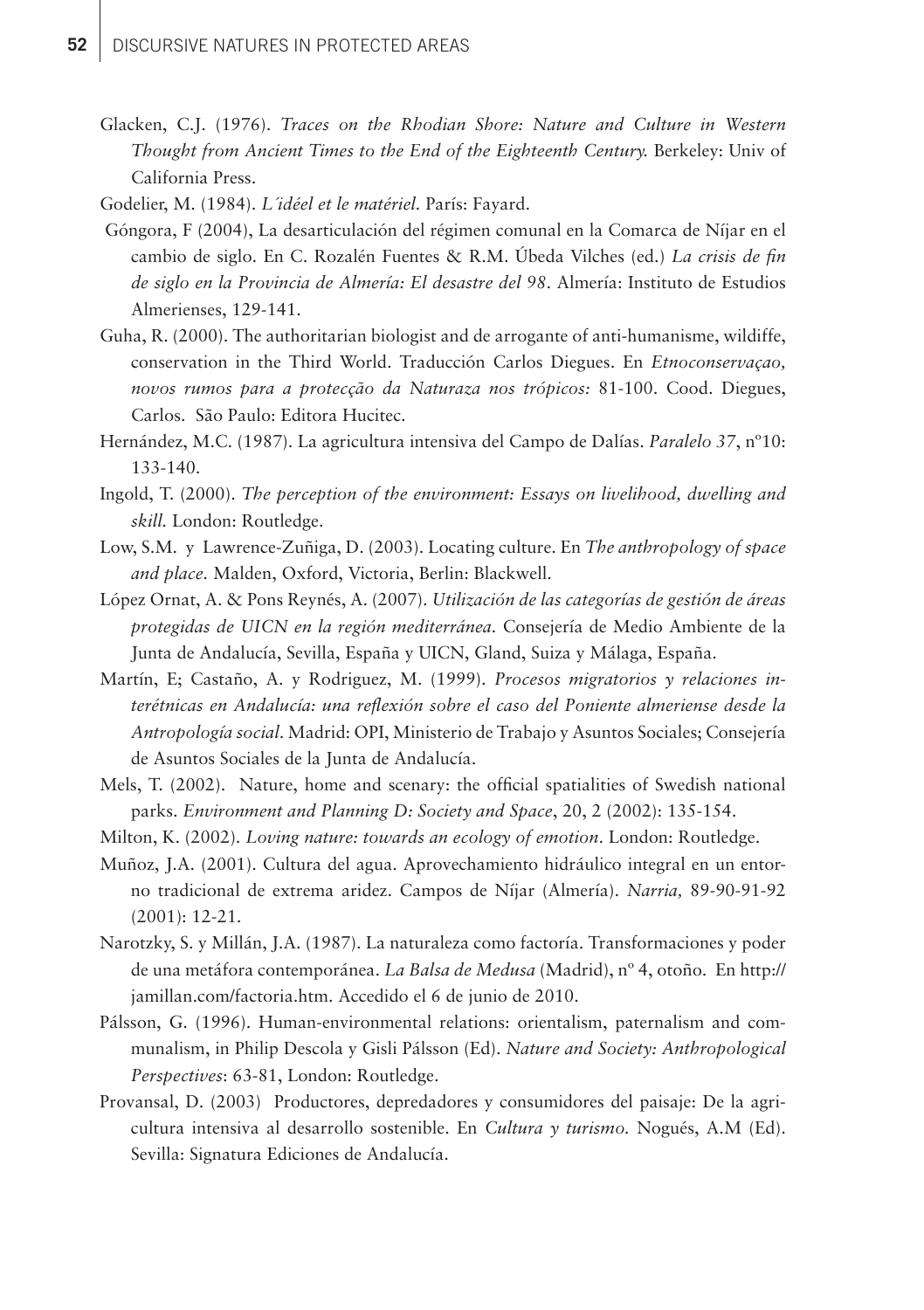- Provansal, D. & Molina, P. (1987). La movilidad como modelo de supervivencia en Campo de Níjar. *Boletín del Instituto de Estudios Almerienses, Ciencias:* 43-62.
- Provansal, D. & Molina, P. (1990). El nuevo paisaje agrario andaluz o los avatares de las nuevas tecnologías. *Agricultura y Sociedad*, 57, 79-122.
- Provansal, D. y Molina, P. (1991). *Etnología de Andalucía Oriental.* Barcelona: Anthropos.
- Pujadas, J (2002). *El método biográfico: El uso de las historias de vida en ciencias sociales*. CIS. Cuadernos Metodológicos 5. Madrid: CIS.
- Río, A y Valcuende, JM (2007) Historias de vida y microbiografías. Una aproximación metodológica. *La recuperación de la memoria histórica. Una perspectiva transversal desde las Ciencias Sociales*: 169.185. Cood. Acosta, del Río y Valcuende. Centro de Estudios Andaluces: Sevilla.
- Rodríguez, M. (2003). *La agricultura intensiva, medio y modo de vida del poniente almeriense: estrategias productivas y organización del trabajo agrícola.* Instituto de Estudios Almenrienses: Almería.
- Rodríguez, J.E. (1995). El turismo como fenómeno reciente. Cauces de actuación y gestión. Pasado, presente y futuro del subsector turístico almeriense. *Boletín del Instituto de Estudios Almerienses, 14*: 117-140.
- Ruiz, E et al (2009). Naturalising the Environment: Perceptual Frames, Sense, and Resistance. *Journal of Material Culture 14:* 147-167.
- Sánchez, A. (1981). Minería e industrialización en la Almería del siglo XIX: Explotación autóctona y colonización económica. *Boletín del Instituto de Estudios Almerienses*, 1, 203-226.
- Sánchez, A. (1996). La presión humana sobre el monte en Almería durante el siglo XIX. En A. Sánchez Picón (1996) *Historia y Medio Ambiente en el territorio almeriense*. Almería: Universidad de Almería, Servicio de Publicaciones, 169-202.
- Sánchez, A. (1999). La ocupación humana y la explotación económica del litoral almeriense en el pasado (Siglos XVI-XX). *Actas de las Jornadas sobre el litoral de Almería: caracterización, ordenación y gestión de un espacio geográfico*. Almería, 35-51.
- Sánchez, A. & Fernández, I. (2003). Una mirada a la Almería de la autarquía y a la coyuntura económica del primer franquismo. *Sociedad y política almeriense durante el régimen de Franco. Actas de las Jornadas celebradas en la UNED durante los días 8 al 12 de abril de 2002* / coord.. Manuel Gutierrez Navas y José Rivera Menéndez.
- Santamarina, B (2008). Antropología y medio ambiente. Revisión de una tradición y nuevas perspectivas de análisis en la problemática ecológica. *AIBR. Revista de Antropología Iberoamericana. Volumen 3, Número 2.* Mayo-Agosto: 144-184
- Santana, A (2003). Mirar y leer: Autenticidad y patrimonio cultural para el consumo turístico. En *Cultura y turismo*. Nogués,A.M. (Ed). Sevilla: Signatura Ediciones de Andalucía.
- Siches, C. (1991). La pesca en Campo de Níjar. En D. Provansal & P. Molina *Etnografía de Andalucía Oriental I. Parentesco, Agricultura y pesca.* Ed. Anthropos, 355-408.